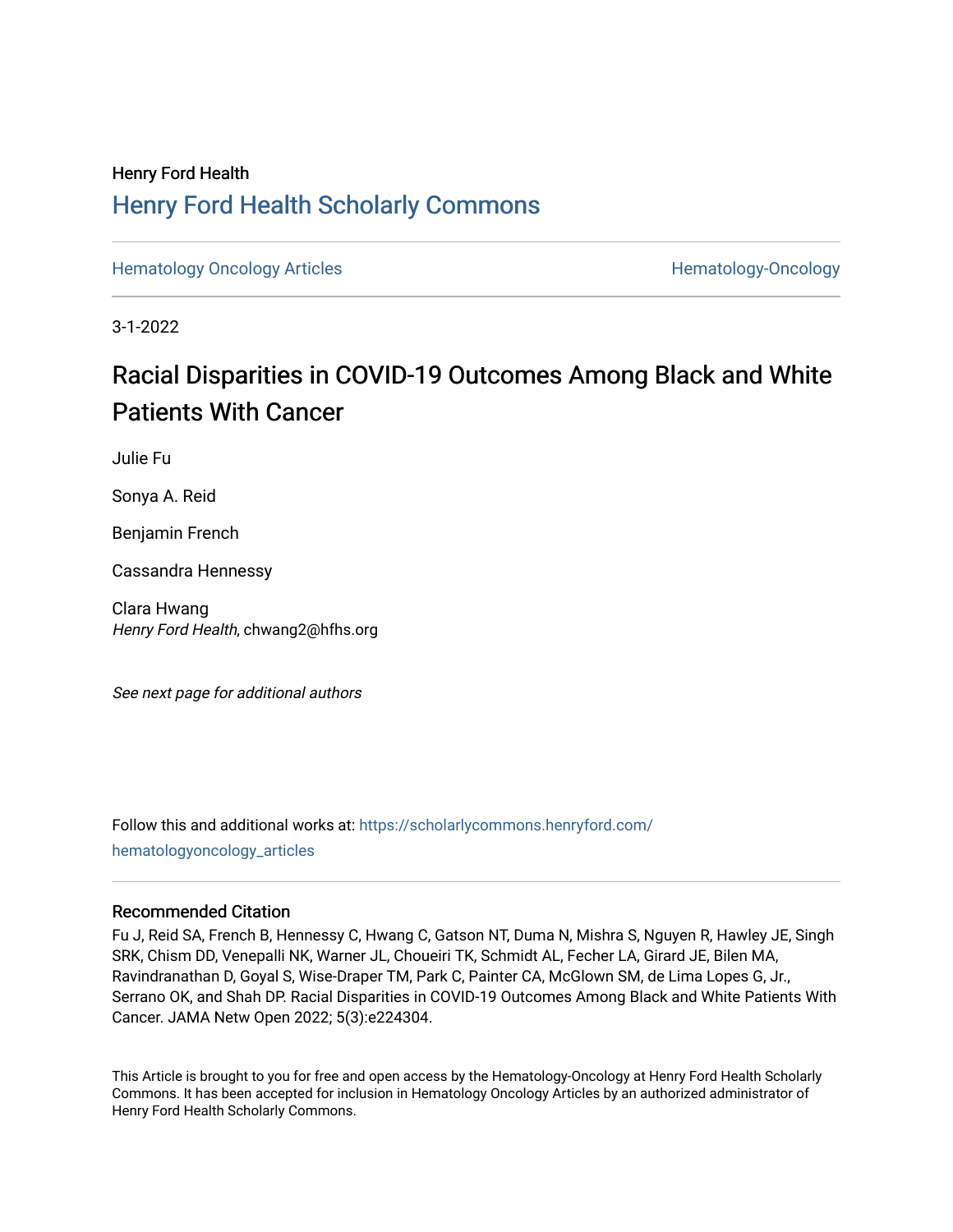### Authors

Julie Fu, Sonya A. Reid, Benjamin French, Cassandra Hennessy, Clara Hwang, Na Tosha Gatson, Narjust Duma, Sanjay Mishra, Ryan Nguyen, Jessica E. Hawley, Sunny R. K. Singh, David D. Chism, Neeta K. Venepalli, Jeremy L. Warner, Toni K. Choueiri, Andrew L. Schmidt, Leslie A. Fecher, Jennifer E. Girard, Mehmet A. Bilen, Deepak Ravindranathan, Sharad Goyal, Trisha M. Wise-Draper, Cathleen Park, Corrie A. Painter, Sheila M. McGlown, Gilberto de Lima Lopes, Oscar K. Serrano, and Dimpy P. Shah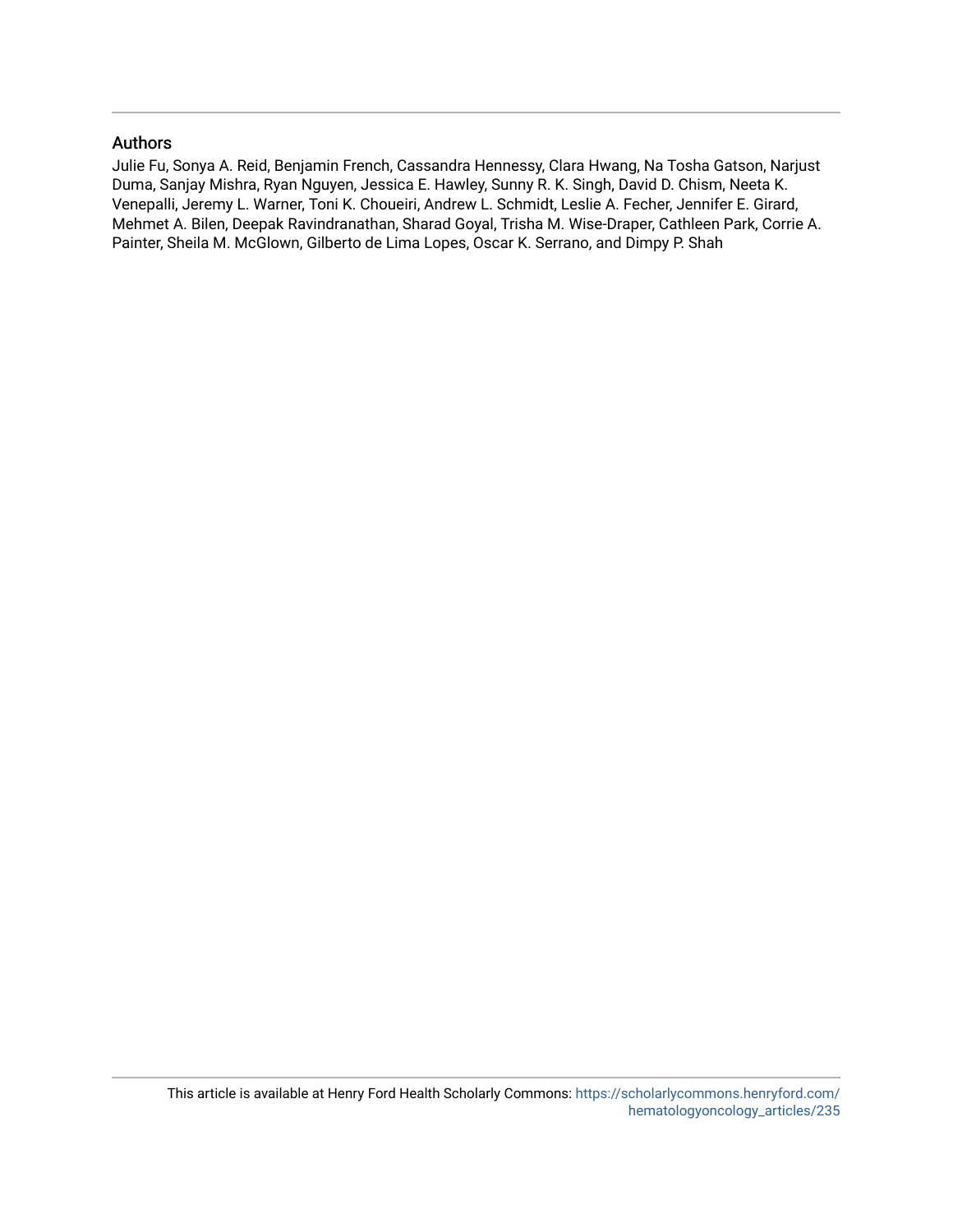# **JAMA Open**

## **Original Investigation | Oncology** Racial Disparities in COVID-19 Outcomes Among Black and White Patients With Cancer

Julie Fu, MD, MA; Sonya A. Reid, MD, MPH; Benjamin French, PhD; Cassandra Hennessy, MS; Clara Hwang, MD; Na Tosha Gatson, MD, PhD; Narjust Duma, MD; Sanjay Mishra, PhD; Ryan Nguyen, DO; Jessica E. Hawley, MD; Sunny R. K. Singh, MD; David D. Chism, MD; Neeta K. Venepalli, MD; Jeremy L. Warner, MD, MS; Toni K. Choueiri, MD; Andrew L. Schmidt, MD; Leslie A. Fecher, MD; Jennifer E. Girard, MD; Mehmet A. Bilen, MD; Deepak Ravindranathan, MD; Sharad Goyal, MD; Trisha M. Wise-Draper, MD, PhD; Cathleen Park, MD; Corrie A. Painter, PhD; Sheila M. McGlown, MBA; Gilberto de Lima Lopes Jr, MD; Oscar K. Serrano, MD; Dimpy P. Shah, MD, PhD; for the COVID-19 and Cancer Consortium (CCC19)

### **Abstract**

**IMPORTANCE** Non-Hispanic Black individuals experience a higher burden of COVID-19 than the general population; hence, there is an urgent need to characterize the unique clinical course and outcomes of COVID-19 in Black patients with cancer.

**OBJECTIVE** To investigate racial disparities in severity of COVID-19 presentation, clinical complications, and outcomes between Black patients and non-Hispanic White patients with cancer and COVID-19.

**DESIGN, SETTING, AND PARTICIPANTS** This retrospective cohort study used data from the COVID-19 and Cancer Consortium registry from March 17, 2020, to November 18, 2020, to examine the clinical characteristics and outcomes of COVID-19 in Black patients with cancer. Data analysis was performed from December 2020 to February 2021.

**EXPOSURES** Black and White race recorded in patient's electronic health record.

**MAIN OUTCOMES AND MEASURES** An a priori 5-level ordinal scale including hospitalization intensive care unit admission, mechanical ventilation, and all-cause death.

**RESULTS** Among 3506 included patients (1768 women [50%]; median [IQR] age, 67 [58-77] years), 1068 (30%) were Black and 2438 (70%) were White. Black patients had higher rates of preexisting comorbidities compared with White patients, including obesity (480 Black patients [45%] vs 925 White patients [38%]), diabetes (411 Black patients [38%] vs 574 White patients [24%]), and kidney disease (248 Black patients [23%] vs 392 White patients [16%]). Despite the similar distribution of cancer type, cancer status, and anticancer therapy at the time of COVID-19 diagnosis, Black patients presented with worse illness and had significantly worse COVID-19 severity (unweighted odds ratio, 1.34 [95% CI, 1.15-1.58]; weighted odds ratio, 1.21 [95% CI, 1.11-1.33]).

**CONCLUSIONS AND RELEVANCE** These findings suggest that Black patients with cancer experience worse COVID-19 outcomes compared with White patients. Understanding and addressing racial inequities within the causal framework of structural racism is essential to reduce the disproportionate burden of diseases, such as COVID-19 and cancer, in Black patients.

JAMA Network Open. 2022;5(3):e224304. doi[:10.1001/jamanetworkopen.2022.4304](https://jama.jamanetwork.com/article.aspx?doi=10.1001/jamanetworkopen.2022.4304&utm_campaign=articlePDF%26utm_medium=articlePDFlink%26utm_source=articlePDF%26utm_content=jamanetworkopen.2022.4304)

### **Key Points**

**Question** Among patients with cancer and COVID-19, do non-Hispanic Black patients have more severe COVID-19 at presentation and worse COVID-19– related outcomes compared with non-Hispanic White patients, after adjusting for demographic and clinical risk factors?

**Findings** In this cohort study of 3506 patients, Black patients with cancer experienced significantly more severe COVID-19 outcomes compared with White patients with cancer, after adjustment for demographic and clinical risk factors.

**Meaning** These findings suggest that, within the framework of structural racism in the US, having cancer and COVID-19 is associated with worse outcomes among Black patients compared with White patients.

#### **+ [Supplemental content](https://jama.jamanetwork.com/article.aspx?doi=10.1001/jamanetworkopen.2022.4304&utm_campaign=articlePDF%26utm_medium=articlePDFlink%26utm_source=articlePDF%26utm_content=jamanetworkopen.2022.4304)**

Author affiliations and article information are listed at the end of this article.

**Open Access.** This is an open access article distributed under the terms of the CC-BY License.

JAMA Network Open. 2022;5(3):e224304. doi:10.1001/jamanetworkopen.2022.4304 (Reprinted) March 28, 2022 1/14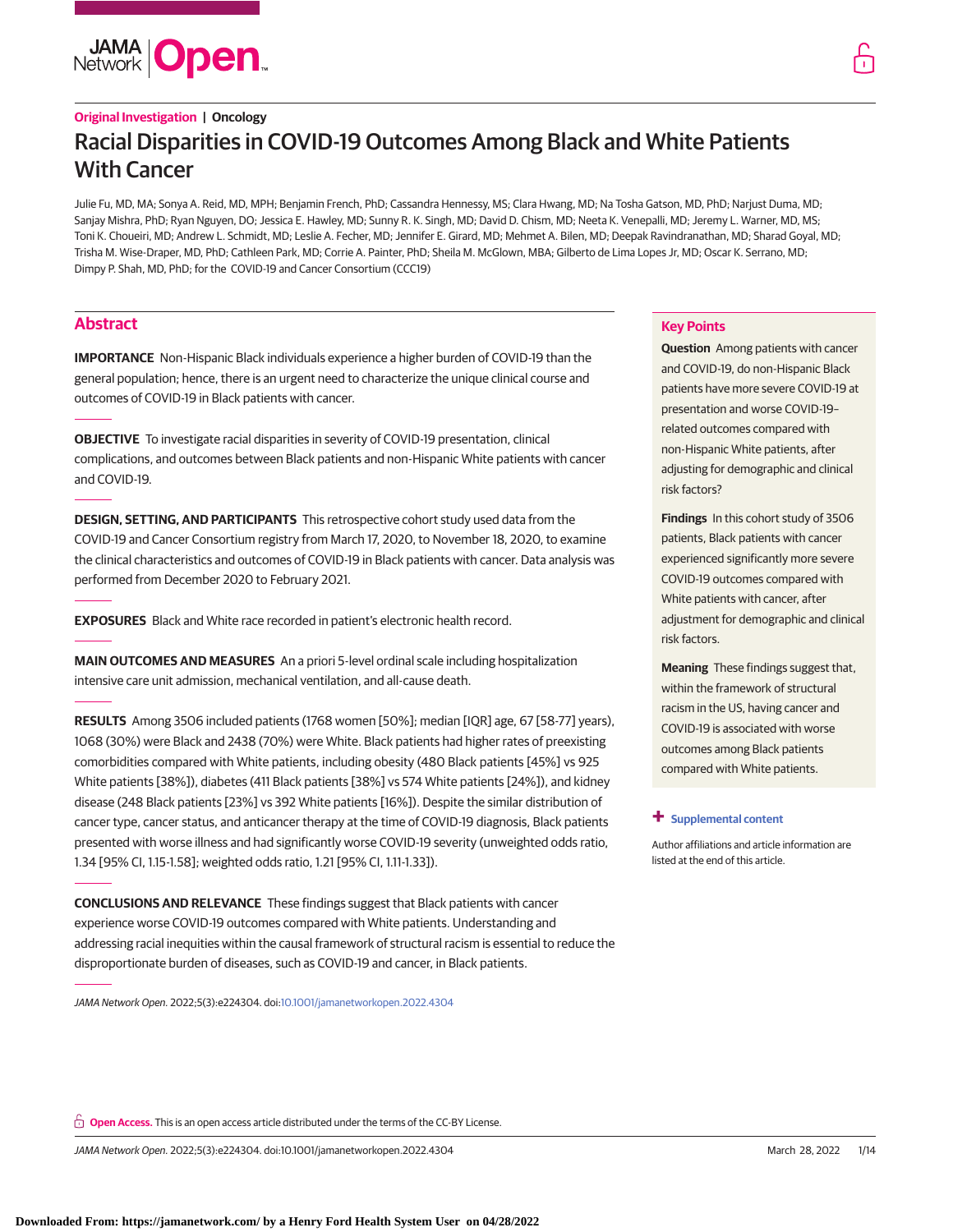#### **Introduction**

The COVID-19 pandemic has led to an estimated 33 million cases and more than 604 000 COVID-19– related deaths in the US alone (as of July 16, 2021).<sup>1</sup> Racial and ethnic minority groups, particularly non-Hispanic Black individuals, bear a disproportionate burden of COVID-19, with higher rates of infection, hospitalization, and death compared with non-Hispanic White individuals.<sup>2-6</sup> Although Black individuals represent 13% of the US population, they account for 20% of COVID-19 cases and 23% of COVID-19-related deaths.<sup>6</sup> Observations of disparate racial and ethnic burden of COVID-19 have been broadly documented across geographical regions.<sup>7-11</sup>

Comorbidities, including cancer, predispose patients to an increased risk of severe COVID-19 illness and death.<sup>12-14</sup> At present, detailed data on racial disparities with respect to baseline prognostic factors, illness course, and outcomes among patients with cancer are limited.<sup>12</sup> Before the COVID-19 pandemic, it was well described that Black patients with cancer have the highest death rates compared with all other racial and ethnic groups.<sup>15</sup> Factors associated with racial disparities among patients with cancer are complex and likely constitute an interplay of socioeconomic status, preexisting comorbid conditions, access to care, and other social determinants of health (SDOH). Racial and ethnic minority groups have long experienced cancer health disparities, with a disproportionately higher burden of exposure to factors known to be associated with increased cancer risk (eg, smoking, obesity, and unhealthy diet), decreased screening and cancer prevention (and, thus, delayed cancer detection), and fewer opportunities to receive advances in cancer treatment or standard of care.<sup>6</sup> Environmental, genetic, biological, behavioral, clinical, social, psychological, and cultural factors may contribute as well.<sup>16-18</sup> Hence, we hypothesized that US Black patients with cancer and COVID-19 have worse baseline clinical characteristics, severity of COVID-19 presentation, complications, and outcomes compared with White patients after adjusting for demographic and clinical risk factors.

#### **Methods**

#### **Study Population**

The COVID-19 and Cancer Consortium (CCC19) registry (eAppendix 1 and eTable 1 in [Supplement 1\)](https://jama.jamanetwork.com/article.aspx?doi=10.1001/jamanetworkopen.2022.4304&utm_campaign=articlePDF%26utm_medium=articlePDFlink%26utm_source=articlePDF%26utm_content=jamanetworkopen.2022.4304) captures detailed clinical characteristics, course of illness, and outcomes of COVID-19 among patients with cancer.<sup>13,19,20</sup> Our target population included any patient with cancer and confirmed diagnosis of COVID-19 cared for at one of our participating institutions (eAppendix 2 in [Supplement 1\)](https://jama.jamanetwork.com/article.aspx?doi=10.1001/jamanetworkopen.2022.4304&utm_campaign=articlePDF%26utm_medium=articlePDFlink%26utm_source=articlePDF%26utm_content=jamanetworkopen.2022.4304). For this registry-based, retrospective cohort study, we included all reports of laboratory-confirmed SARS-CoV-2 infection submitted to the CCC19 registry between March 17, 2020, and November 18, 2020, for US residents with current or past diagnosis of cancer and Black or White race. Race and ethnicity were derived from the patient's electronic health record (EHR), which was either self-reported or assigned by health care practitioner or triage personnel. Excluded cancers were precursor hematological malignant neoplasms (eg, monoclonal gammopathy of undetermined significance), in situ carcinoma (except bladder), and nonmelanomatous, noninvasive skin cancer<sup>19</sup> (eFigure 1 in [Supplement 1\)](https://jama.jamanetwork.com/article.aspx?doi=10.1001/jamanetworkopen.2022.4304&utm_campaign=articlePDF%26utm_medium=articlePDFlink%26utm_source=articlePDF%26utm_content=jamanetworkopen.2022.4304). This study was approved by the Vanderbilt University institutional review board and participating sites. Informed consent was waived because the data were anonymous, and the study posed minimal risk to participants, in accordance with 45 CFR §46. Reporting of results follows the Strengthening the Reporting of Observational Studies in Epidemiology [\(STROBE\)](http://www.equator-network.org/reporting-guidelines/strobe/) reporting guideline.<sup>21</sup>

#### **Study Framework**

Patient-reported race and ethnicity were captured following the Centers for Disease Control and Prevention Race and Ethnicity codes.<sup>22</sup> The primary outcome was a 5-level ordinal scale of COVID-19 severity based on a patient's most severe disease status: (1) none of the complications listed here, (2) hospital admission, (3) intensive care unit admission, (4), mechanical ventilation use, and (5)

 $\bigcap$  JAMA Network Open. 2022;5(3):e224304. doi:10.1001/jamanetworkopen.2022.4304 (Reprinted) March 28, 2022 2/14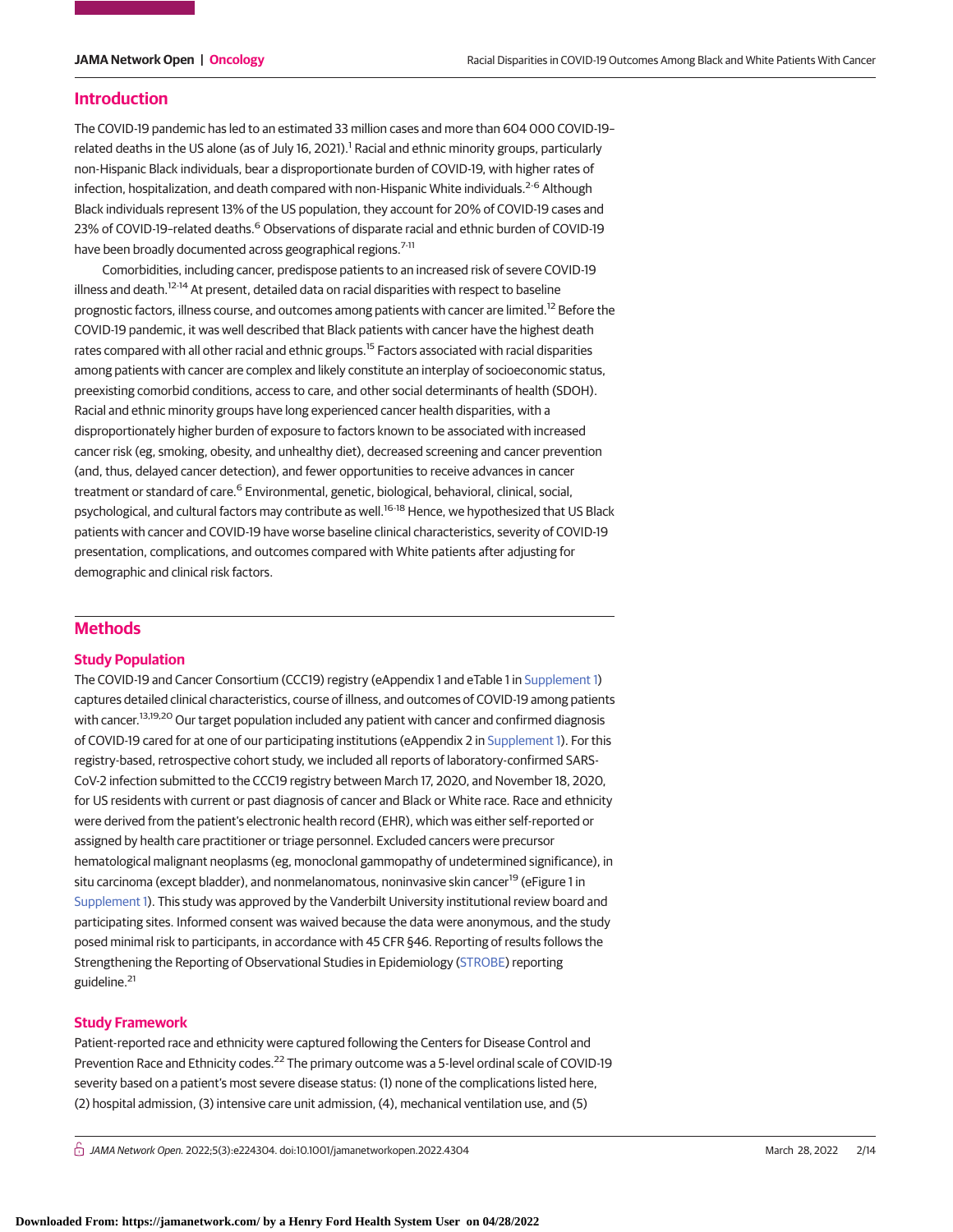death from any cause.<sup>23</sup> Index date for analysis was defined as diagnosis of COVID-19, and outcomes were assessed over the patients' total follow-up period. We performed an additional analysis with 30-day all-cause mortality as a secondary outcome.

The Institute of Medicine defines disparity as a difference in treatment provided to members of different racial (or ethnic) groups that is not due to access-related factors or needs or justified by the underlying health conditions or preferences of patients.<sup>24</sup> Implementing the Institute of Medicine's definition of disparity, $24$  only those factors not considered to be associated with disparity (ie, allowable covariates) were included in the analysis to account for the direction of the associations.<sup>25</sup>

Allowable covariates included demographic variables (age and sex); health behaviors (smoking status); functional status (Eastern Cooperative Oncology Group performance status, obesity, diabetes, kidney disease, pulmonary, and cardiovascular comorbidities); underlying malignant neoplasms (type of malignant neoplasm [solid or hematological], cancer status at the time of COVID-19 diagnosis [remission or no evidence of disease, active responding to therapy, stable, or progressing]); disease management (timing and modality of anticancer therapy before COVID-19 diagnosis, such as cytotoxic chemotherapy, immunotherapy, targeted therapy, endocrine therapy, locoregional therapy, radiotherapy and/or surgery with or without nodal dissection, and other); and pandemic dynamics (US Census region of patient's residence and month of COVID-19 diagnosis to accommodate spatiotemporal trends and evolution in the clinical care and management of patients with COVID-19). The CCC19 data dictionary has been published elsewhere.<sup>26</sup> Unavailable or unmeasured variables included ancestry, genetics, structural racism or racialization, societal factors (eg, language, culture, and community dynamics), physical environment (eg, air pollution, overcrowding, and green space), and access to care (eg, health insurance or enrollment in clinical trials).

#### **Statistical Analysis**

A statistical analysis plan including model specification was predetermined before the analysis and was revised upon submission by the lead authors and the CCC19 Epidemiology, Biostatistics, and Informatics Cores (eAppendix 3 and eAppendix 4 in [Supplement 1\)](https://jama.jamanetwork.com/article.aspx?doi=10.1001/jamanetworkopen.2022.4304&utm_campaign=articlePDF%26utm_medium=articlePDFlink%26utm_source=articlePDF%26utm_content=jamanetworkopen.2022.4304). We used standard descriptive statistics to summarize baseline covariates, rates of clinical complications (eg, cardiovascular and pulmonary complications or acute kidney injury), interventions after COVID-19 diagnosis (ie, supplemental oxygen, transfusion, remdesivir, hydroxychloroquine, and corticosteroids), and individual components of the ordinal severity outcome. We calculated unweighted and weighted absolute standardized mean differences for baseline covariates to evaluate the balance between Black and White patients; an absolute standardized mean difference less than 0.1 indicated balance.

Racial disparities in COVID-19 severity were estimated from minimally and fully adjusted multivariable ordinal logistic regression models and 30-day all-cause mortality from logistic and modified Poisson regression models.27,28 Treatment variables were binary indicators to account for patients receiving multiple therapies (eTable 2 in [Supplement 1\)](https://jama.jamanetwork.com/article.aspx?doi=10.1001/jamanetworkopen.2022.4304&utm_campaign=articlePDF%26utm_medium=articlePDFlink%26utm_source=articlePDF%26utm_content=jamanetworkopen.2022.4304). The assumed functional form for continuous variables (age) was based on exploratory analyses (eFigure 2 in [Supplement 1\)](https://jama.jamanetwork.com/article.aspx?doi=10.1001/jamanetworkopen.2022.4304&utm_campaign=articlePDF%26utm_medium=articlePDFlink%26utm_source=articlePDF%26utm_content=jamanetworkopen.2022.4304). Racestratified estimates for obesity, comorbidities, and cancer status were obtained from adjusted models with interaction terms between race and these factors, given their known association with cancer and COVID-19 health disparities.<sup>6</sup>

In addition, we estimated inverse probability of treatment weighted differences in COVID-19 severity between Black and White patients from an ordinal logistic regression model and 30-day mortality from both a logistic regression model (to estimate odds ratios [ORs]) and a modified Poisson regression model (to estimate relative risks).<sup>28</sup> All models included race as the sole covariate, were weighted by the reciprocal of the probability of receiving the treatment (ie, race) that was actually received, and used a robust (ie, sandwich) variance estimator to account for the uncertainty due to estimation of the weights (and for the modified Poisson model, to account for misspecification of the variance structure).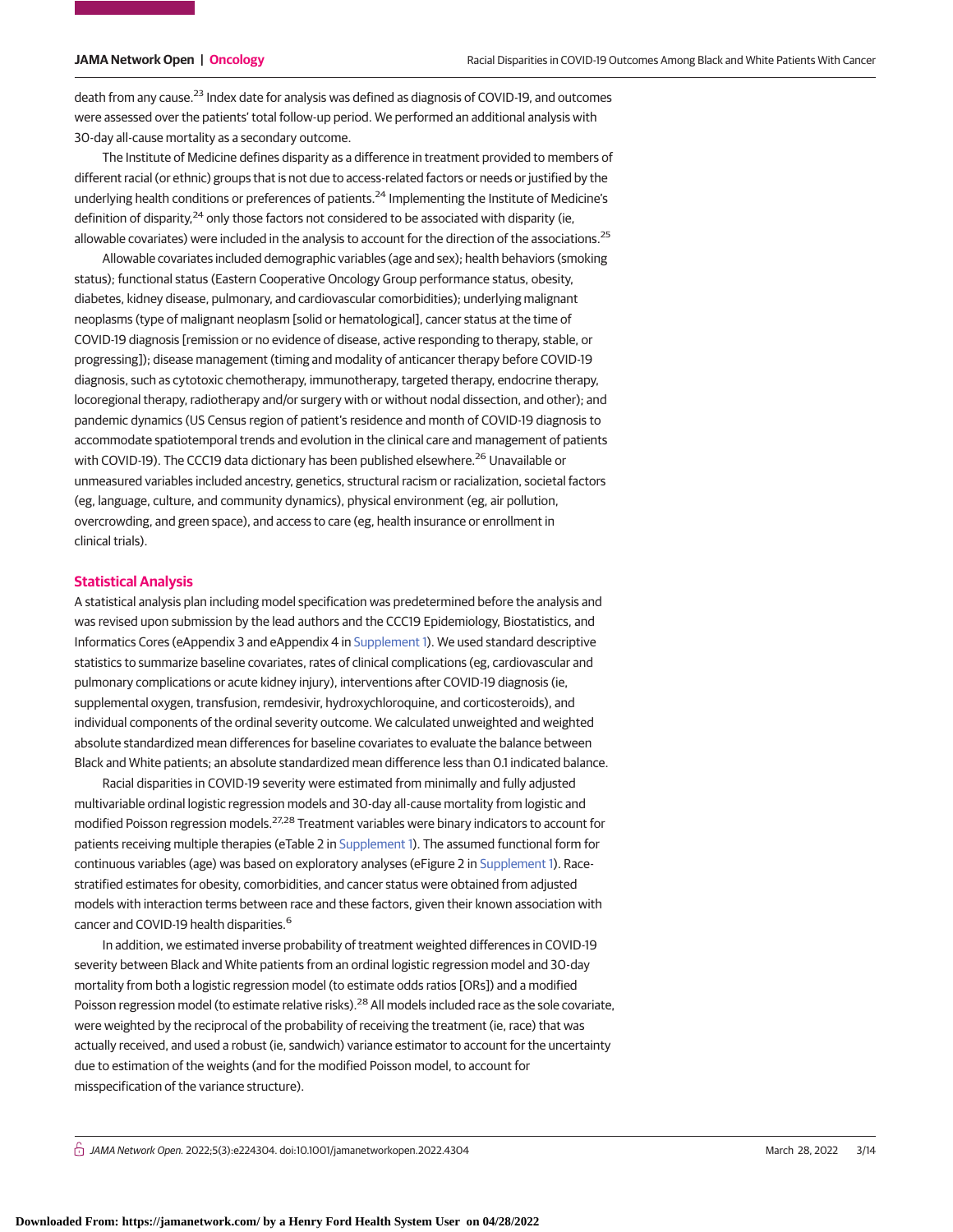We used the e-value to quantify sensitivity to unmeasured confounding.<sup>29,30</sup> Additional details on evaluating proportional odds assumptions (eFigure 3 in [Supplement 1\)](https://jama.jamanetwork.com/article.aspx?doi=10.1001/jamanetworkopen.2022.4304&utm_campaign=articlePDF%26utm_medium=articlePDFlink%26utm_source=articlePDF%26utm_content=jamanetworkopen.2022.4304), multiple imputation to impute missing and unknown data (10 iterations; missingness rates were <5%), and additional statistical methods are provided in the eAppendix 4 in [Supplement 1.](https://jama.jamanetwork.com/article.aspx?doi=10.1001/jamanetworkopen.2022.4304&utm_campaign=articlePDF%26utm_medium=articlePDFlink%26utm_source=articlePDF%26utm_content=jamanetworkopen.2022.4304)<sup>31</sup> Analyses were performed using R statistical software version 4.0.3 (R Project for Statistical Computing), including the Hmisc, rms, MASS, and robust extension packages. Data analysis was performed from December 2020 to February 2021.

### **Results**

#### **Patient Characteristics**

From 3506 patients (1768 women [50%]; median [IQR] age, 67 [58-77] years) included in the analysis (eFigure 1 in [Supplement 1\)](https://jama.jamanetwork.com/article.aspx?doi=10.1001/jamanetworkopen.2022.4304&utm_campaign=articlePDF%26utm_medium=articlePDFlink%26utm_source=articlePDF%26utm_content=jamanetworkopen.2022.4304), 1068 (30%) were Black and 2438 (70%) were White (**Table 1**). The median (IQR) duration of follow-up was 42 (29-90) days for the overall cohort, 63 (27-90) days for Black patients, and 42 (30-90) days for White patients. The median (IQR) age at COVID-19 diagnosis was 65 (57-74) for Black patients and 68 (58-78) years for White patients. At the time of COVID-19 diagnosis, Black patients had higher rates of obesity (480 Black patients [45%] vs 925 White patients [38%]), diabetes (411 Black patients [38%] vs 574 White patients [24%]), and kidney disease (248 Black patients [23%] vs 392 White patients [16%]) compared with White patients. White patients had higher rates of cardiovascular disease compared with Black patients (907 White patients [37%] vs 338 Black patients [32%]).

Most malignant neoplasms were solid tumors, with breast cancer (707 patients [20%]) being the most common solid tumor overall across both racial groups. No differences between types of cancer were observed between the 2 racial groups (eTable 3 in [Supplement 1\)](https://jama.jamanetwork.com/article.aspx?doi=10.1001/jamanetworkopen.2022.4304&utm_campaign=articlePDF%26utm_medium=articlePDFlink%26utm_source=articlePDF%26utm_content=jamanetworkopen.2022.4304). Cancer status was similar between the 2 racial groups, with 555 Black patients (52%) and 1346 White patients (55%) in remission. Proportions of patients with active and responding (123 Black patients [12%] and 229 White patients [9%]), active and stable (160 Black patients [15%] and 391 White patients [16%]), active and progressing (140 Black patients [13%] and 292 White patients [12%]), and unknown cancer status (88 Black patients [8%] and 178 White patients [7%]) were similar between the 2 racial groups (Table 1). The proportions of patients with localized (597 Black patients [56%] and 1357 White patients [56%]), disseminated (266 Black patients [25%] and 552 White patients [23%]), or missing or unknown cancer stage (205 Black patients [19%] and 529 White patients [22%]) were also similar between Black and White patients. Almost one-half of patients had not received anticancer therapy within 3 months of COVD-19 diagnosis in both racial groups (523 Black patients [49%] and 1240 White patients [51%]). Additional baseline characteristics are shown in Table 1 and in eTable 2, eTable 3, and eTable 4 in [Supplement 1.](https://jama.jamanetwork.com/article.aspx?doi=10.1001/jamanetworkopen.2022.4304&utm_campaign=articlePDF%26utm_medium=articlePDFlink%26utm_source=articlePDF%26utm_content=jamanetworkopen.2022.4304)

#### **COVID-19–Related Clinical Outcomes, Complications, and Interventions**

Black patients were more likely than White patients to have moderate (437 Black patients [41%] vs 826 White patients [34%]) or severe (164 Black patients [15%] vs 262 White patients [11%]) disease at COVID-19 diagnosis. Pulmonary complications were the most common (1289 patients [37%]), with higher rates observed among Black patients (442 patients [42%]) than White patients (847 patients [35%]) (**Table 2**). Similarly, Black patients had higher rates of acute kidney injury (275 Black patients [27%] vs 349 White patients [15%]) and cardiovascular complications (267 Black patients [26%] vs 526 White patients [22%]) compared with White patients (Table 2 and eTable 5 in [Supplement 1\)](https://jama.jamanetwork.com/article.aspx?doi=10.1001/jamanetworkopen.2022.4304&utm_campaign=articlePDF%26utm_medium=articlePDFlink%26utm_source=articlePDF%26utm_content=jamanetworkopen.2022.4304). Black patients were less likely than White patients to be treated with remdesivir (61 Black patients [6%] vs 242 White patients [10%]) but were more likely to be treated with hydroxychloroquine (245 Black patients [24%] vs 348 White patients [15%]), which is consistent with our prior report on a smaller subset of patients.<sup>23</sup>

Higher rates of hospitalization, intensive care unit admission, and mechanical ventilation were observed among Black patients compared with White patients (Table 2). In addition, a higher rate of

 $\bigcap$  JAMA Network Open. 2022;5(3):e224304. doi:10.1001/jamanetworkopen.2022.4304 (Reprinted) March 28, 2022 4/14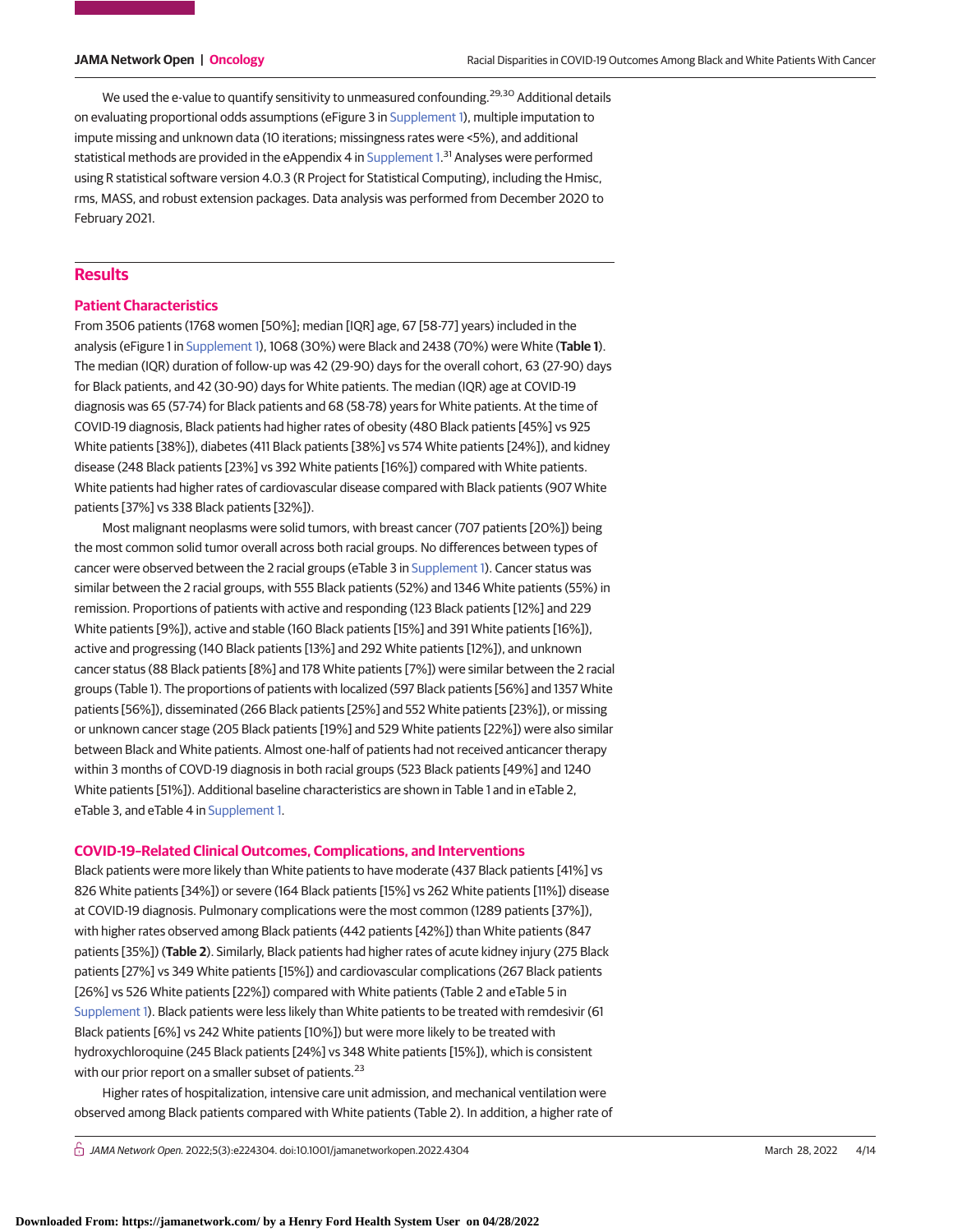Table 1. Baseline Characteristics of Non-Hispanic Black and Non-Hispanic White Patients With Cancer and COVID-19 Diagnosis

|                                                                          | Participants, No. (%)        |                              |                       | Absolute standardized<br>mean difference |           |
|--------------------------------------------------------------------------|------------------------------|------------------------------|-----------------------|------------------------------------------|-----------|
| Characteristic                                                           | <b>Total</b><br>$(N = 3506)$ | <b>Black</b><br>$(n = 1068)$ | White<br>$(n = 2438)$ | Unweighted                               | Weighted  |
| Age, median (IQR), y <sup>a</sup>                                        | 67 (58-77)                   | 65 (57-74)                   | 68 (58-78)            | 0.163                                    | 0.046     |
| Sex                                                                      |                              |                              |                       |                                          |           |
| Female                                                                   | 1768 (50)                    | 556 (52)                     | 1212 (50)             | 0.048                                    | 0.023     |
| Male                                                                     | 1736 (50)                    | 511 (48)                     | 1225 (50)             | 0.048                                    | 0.023     |
| Missing or unknown <sup>b</sup>                                          | 2(1)                         | 1(1)                         | 1(1)                  | <b>NA</b>                                | <b>NA</b> |
| Smoking status                                                           |                              |                              |                       |                                          |           |
| Never                                                                    | 1742 (50)                    | 532 (50)                     | 1210 (50)             | 0.012                                    | 0.005     |
| Ever                                                                     | 1647 (47)                    | 496 (46)                     | 1161 (48)             | 0.012                                    | 0.005     |
| Missing or unknown <sup>b</sup>                                          | 107(3)                       | 40(4)                        | 67(3)                 | <b>NA</b>                                | <b>NA</b> |
| Obesity <sup>c</sup>                                                     |                              |                              |                       |                                          |           |
| <b>No</b>                                                                | 2075 (59)                    | 581 (54)                     | 1494 (61)             | 0.139                                    | 0.004     |
| Yes                                                                      | 1405 (40)                    | 480 (45)                     | 925 (38)              | 0.139                                    | 0.004     |
| Missing or unknown <sup>b</sup>                                          | 26(1)                        | 7(1)                         | 19(1)                 | <b>NA</b>                                | <b>NA</b> |
| Comorbidities <sup>d</sup>                                               |                              |                              |                       |                                          |           |
| Cardiovascular                                                           | 1245 (36)                    | 338 (32)                     | 907 (37)              | 0.117                                    | 0.007     |
| Pulmonary                                                                | 822 (23)                     | 246(23)                      | 576 (24)              | 0.012                                    | 0.003     |
| Kidney disease                                                           | 640 (18)                     | 248 (23)                     | 392 (16)              | 0.180                                    | 0.002     |
| <b>Diabetes</b>                                                          | 985 (28)                     | 411 (38)                     | 574 (24)              | 0.328                                    | 0.069     |
| Missing or unknown <sup>b</sup>                                          | 33(1)                        | 10(1)                        | 23(1)                 | <b>NA</b>                                | <b>NA</b> |
| <b>Charlson Comorbidity</b><br>Index score,<br>median (IQR) <sup>e</sup> | $1(0-2)$                     | $1(0-3)$                     | $1(0-2)$              | 0.190                                    | 0.061     |
| Type of malignant neoplasm <sup>d</sup>                                  |                              |                              |                       |                                          |           |
| Solid tumor                                                              | 2886 (82)                    | 869 (81)                     | 2017 (83)             | 0.036                                    | 0.012     |
| Hematological neoplasm                                                   | 745 (21)                     | 228 (21)                     | 517 (21)              | 0.003                                    | 0.024     |
| Eastern Cooperative<br><b>Oncology Group</b><br>performance status       |                              |                              |                       |                                          |           |
| $\overline{0}$                                                           | 1192 (34)                    | 368 (34)                     | 824 (34)              | 0.014                                    | 0.002     |
| 1                                                                        | 903 (26)                     | 316 (30)                     | 587 (24)              | 0.128                                    | 0.019     |
| $\geq$ 2                                                                 | 586 (17)                     | 185(17)                      | 401 (16)              | 0.024                                    | 0.008     |
| Unknownb                                                                 | 820 (23)                     | 196 (18)                     | 624 (26)              | 0.175                                    | 0.028     |
| Missingb                                                                 | 5(1)                         | 3(1)                         | 2(1)                  | <b>NA</b>                                | <b>NA</b> |
| Cancer status                                                            |                              |                              |                       |                                          |           |
| Remission or no evidence<br>of disease                                   | 1901 (54)                    | 555 (52)                     | 1346 (55)             | 0.064                                    | 0.035     |
| Active and responding                                                    | 352 (10)                     | 123(12)                      | 229(9)                | 0.070                                    | 0.008     |
| Active and stable                                                        | 551(16)                      | 160(15)                      | 391 (16)              | 0.029                                    | 0.012     |
| Active and progressing                                                   | 432 (12)                     | 140 (13)                     | 292 (12)              | 0.035                                    | 0.011     |
| Unknown <sup>b</sup>                                                     | 266 (8)                      | 88(8)                        | 178(7)                | 0.035                                    | 0.027     |
| Missingb                                                                 | 4(1)                         | 2(1)                         | 2(1)                  | ΝA                                       | NA        |
| Timing of anticancer therapy                                             |                              |                              |                       |                                          |           |
| Never treated                                                            | 276(8)                       | 76(7)                        | 200(8)                | 0.049                                    | 0.029     |
| 0-4 wk before COVID-19 diagnosis                                         | 1046 (30)                    | 352 (33)                     | 694 (28)              | 0.098                                    | 0.006     |
| 1-3 mo before COVID-19 diagnosis                                         | 256 (7)                      | 72(7)                        | 184 (8)               | 0.031                                    | 0.017     |
| >3 mo before COVID-19 diagnosis                                          | 1763 (50)                    | 523 (49)                     | 1240 (51)             | 0.038                                    | 0.017     |
| Missing or unknown <sup>b</sup>                                          | 165(5)                       | 45(4)                        | 120(5)                | ΝA                                       | NA        |
|                                                                          |                              |                              |                       |                                          |           |

(continued)

 $\stackrel{\frown}{\Box}$  JAMA Network Open. 2022;5(3):e224304. doi:10.1001/jamanetworkopen.2022.4304 (Reprinted) March 28, 2022 5/14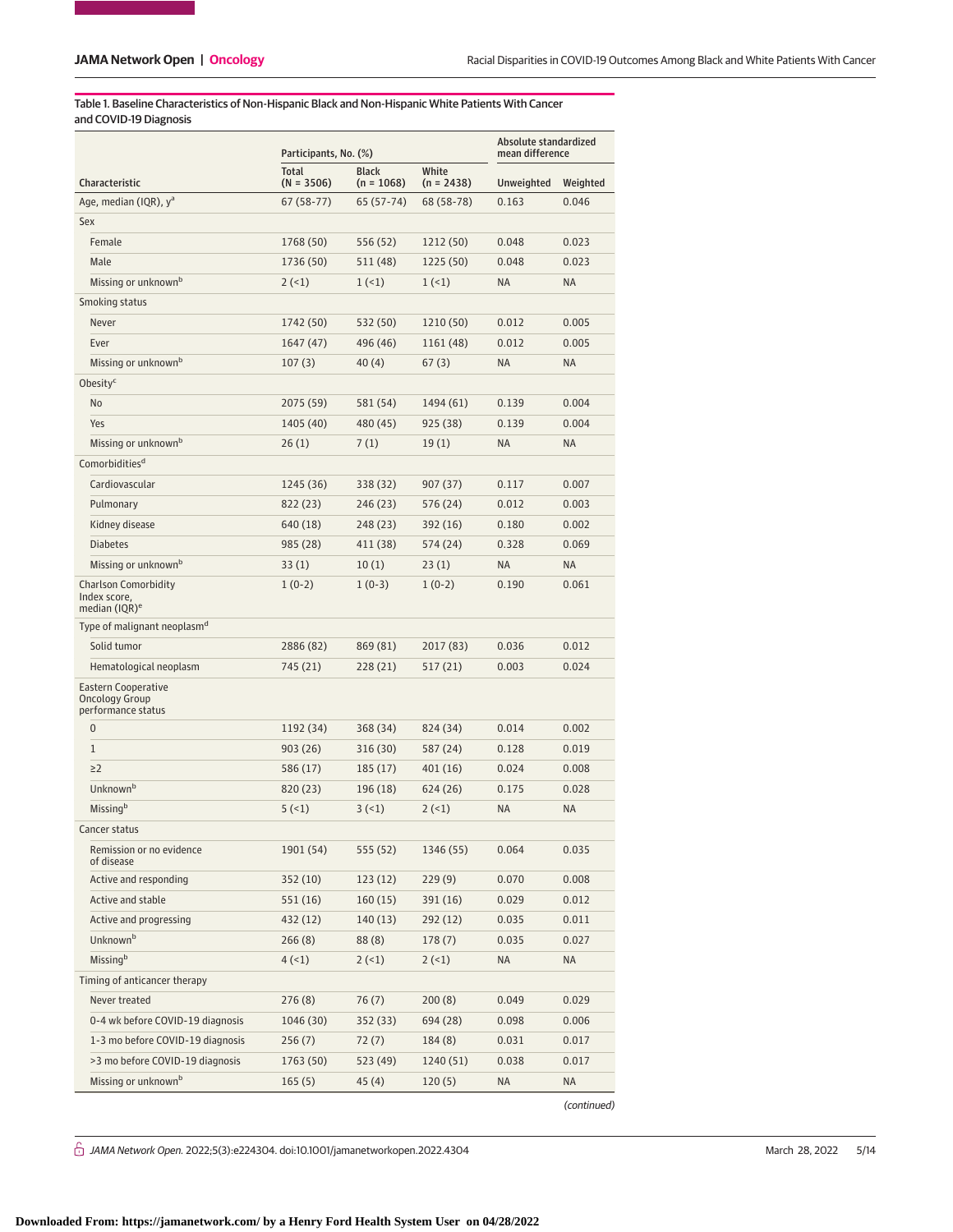Table 1. Baseline Characteristics of Non-Hispanic Black and Non-Hispanic White Patients With Cancer and COVID-19 Diagnosis (continued)

|                                                          |                                               | Participants, No. (%) |                              |                       | Absolute standardized<br>mean difference |           |  |
|----------------------------------------------------------|-----------------------------------------------|-----------------------|------------------------------|-----------------------|------------------------------------------|-----------|--|
|                                                          | Characteristic                                | Total<br>$(N = 3506)$ | <b>Black</b><br>$(n = 1068)$ | White<br>$(n = 2438)$ | Unweighted                               | Weighted  |  |
| Modality of active<br>anticancer therapy <sup>f, g</sup> |                                               |                       |                              |                       |                                          |           |  |
|                                                          | None                                          | 2076 (59)             | 603 (56)                     | 1473 (60)             | 0.080                                    | 0.016     |  |
|                                                          | Cytotoxic chemotherapy                        | 504(14)               | 178 (17)                     | 326(13)               | 0.094                                    | 0.012     |  |
|                                                          | Targeted therapy                              | 444 (13)              | 153 (14)                     | 291 (12)              | 0.076                                    | 0.005     |  |
|                                                          | Endocrine therapy                             | 344 (10)              | 106(10)                      | 238 (10)              | 0.010                                    | 0.004     |  |
|                                                          | Immunotherapy                                 | 165(5)                | 36(3)                        | 129(5)                | 0.092                                    | 0.005     |  |
|                                                          | Locoregional therapy                          | 309(9)                | 81(8)                        | 228(9)                | 0.065                                    | 0.011     |  |
|                                                          | Other                                         | 25(1)                 | 10(1)                        | 15(1)                 | 0.036                                    | 0.001     |  |
|                                                          | Missing or unknown <sup>b</sup>               | 128(4)                | 41(4)                        | 87(4)                 | <b>NA</b>                                | <b>NA</b> |  |
|                                                          | Insurance                                     |                       |                              |                       |                                          |           |  |
|                                                          | Medicaid alone                                | 138(4)                | 70(7)                        | 68(3)                 | 0.179                                    | 0.179     |  |
|                                                          | Medicare alone                                | 895 (26)              | 257 (24)                     | 638 (26)              | 0.049                                    | 0.020     |  |
|                                                          | Medicare or Medicaid with<br>or without other | 78(2)                 | 31(3)                        | 47(2)                 | 0.064                                    | 0.082     |  |
|                                                          | Other government with<br>or without other     | 52(1)                 | 24(2)                        | 28(1)                 | 0.085                                    | 0.116     |  |
|                                                          | Private with or without other                 | 909(26)               | 215 (20)                     | 694 (28)              | 0.195                                    | 0.192     |  |
|                                                          | Uninsured                                     | 33(1)                 | 14(1)                        | 19(1)                 | 0.052                                    | 0.038     |  |
|                                                          | Missing or unknown <sup>b</sup>               | 1401 (40)             | 457 (43)                     | 944 (39)              | <b>NA</b>                                | <b>NA</b> |  |
|                                                          | Month of COVID-19 diagnosis                   |                       |                              |                       |                                          |           |  |
|                                                          | January to April 2020                         | 1369 (39)             | 460 (43)                     | 909 (37)              | 0.114                                    | 0.030     |  |
|                                                          | May to August 2020                            | 1796 (51)             | 565 (53)                     | 1231 (50)             | 0.044                                    | 0.011     |  |
|                                                          | September to November 2020                    | 324(9)                | 41(4)                        | 283(12)               | 0.294                                    | 0.066     |  |
|                                                          | Missing or unknown <sup>b</sup>               | 17(1)                 | 2(1)                         | 15(1)                 | <b>NA</b>                                | <b>NA</b> |  |
| Region of patient's residence                            |                                               |                       |                              |                       |                                          |           |  |
|                                                          | Northeast                                     | 1035 (30)             | 284 (27)                     | 751 (31)              | 0.088                                    | 0.003     |  |
|                                                          | Midwest                                       | 1294 (37)             | 426 (40)                     | 868 (36)              | 0.093                                    | 0.012     |  |
|                                                          | South                                         | 688 (20)              | 296 (28)                     | 392 (16)              | 0.284                                    | 0.002     |  |
|                                                          | West                                          | 415(12)               | 44 (4)                       | 371(15)               | 0.382                                    | 0.015     |  |
|                                                          | Not designated                                | 74(2)                 | 18(2)                        | 56(2)                 | 0.044                                    | 0.013     |  |

all-cause mortality was observed among Black patients (206 patients [19%]) compared with White patients (412 patients [17%]). Of the 618 patients who died during follow-up, 507 (82%) died within 30 days of COVID-19 diagnosis, with a 30-day mortality rate of 17% (181 patients) among Black patients and 13% (326 patients) among White patients.

#### **Multivariable Regression Analysis for Disease Severity and Mortality**

Multivariable models revealed significantly higher COVID-19 severity (OR, 1.34; 95% CI, 1.15-1.58) and 30-day mortality (OR, 1.59; 95% CI, 1.25-2.02) among Black patients compared with White patients, after adjustment for baseline covariates (**Table 3**). The propensity scores for race were balanced and overlapping (eFigure 4 in [Supplement 1\)](https://jama.jamanetwork.com/article.aspx?doi=10.1001/jamanetworkopen.2022.4304&utm_campaign=articlePDF%26utm_medium=articlePDFlink%26utm_source=articlePDF%26utm_content=jamanetworkopen.2022.4304). After balancing racial groups with respect to baseline covariates (eFigure 5 in [Supplement 1\)](https://jama.jamanetwork.com/article.aspx?doi=10.1001/jamanetworkopen.2022.4304&utm_campaign=articlePDF%26utm_medium=articlePDFlink%26utm_source=articlePDF%26utm_content=jamanetworkopen.2022.4304), the OR for COVID-19 severity was 1.21 (95% CI, 1.11-1.33), and the relative risk of mortality was 1.14 (95% CI, 0.95-1.37) for Black patients compared with White patients (Table 3).

Abbreviation: NA, not applicable.

- <sup>a</sup> For patients younger than 18 years, age was truncated to 18 years; for patients older than 89 years, age was truncated to 90 years. Truncation was done in concordance with the Health Insurance Portability and Accountability Act of 1996 and to reduce the risk of reidentifiability.
- **b** The missing or unknown category indicates either missingness because of nonresponse for optional survey questions or a response of unknown; an unknown category was provided for all survey questions. For the missing or unknown category, standardized mean differences are not provided because these were calculated from imputed data.
- <sup>c</sup> Refers to patients reported to have obesity or to have a body mass index (calculated as weight in kilograms divided by height in meters squared) greater than 30.
- <sup>d</sup> Percentages could sum to greater than 100% because categories are not mutually exclusive.
- <sup>e</sup> Modified Klabunde index is used. Klabunde is a modification of the Charlson Comorbidity Index.
- <sup>f</sup> Refers to within 3 months before COVID-19 diagnosis.
- $g$  Five percent of patients (n = 188) were receiving radiation treatment (52 Black patients [5%] and 136 White patients [6%]).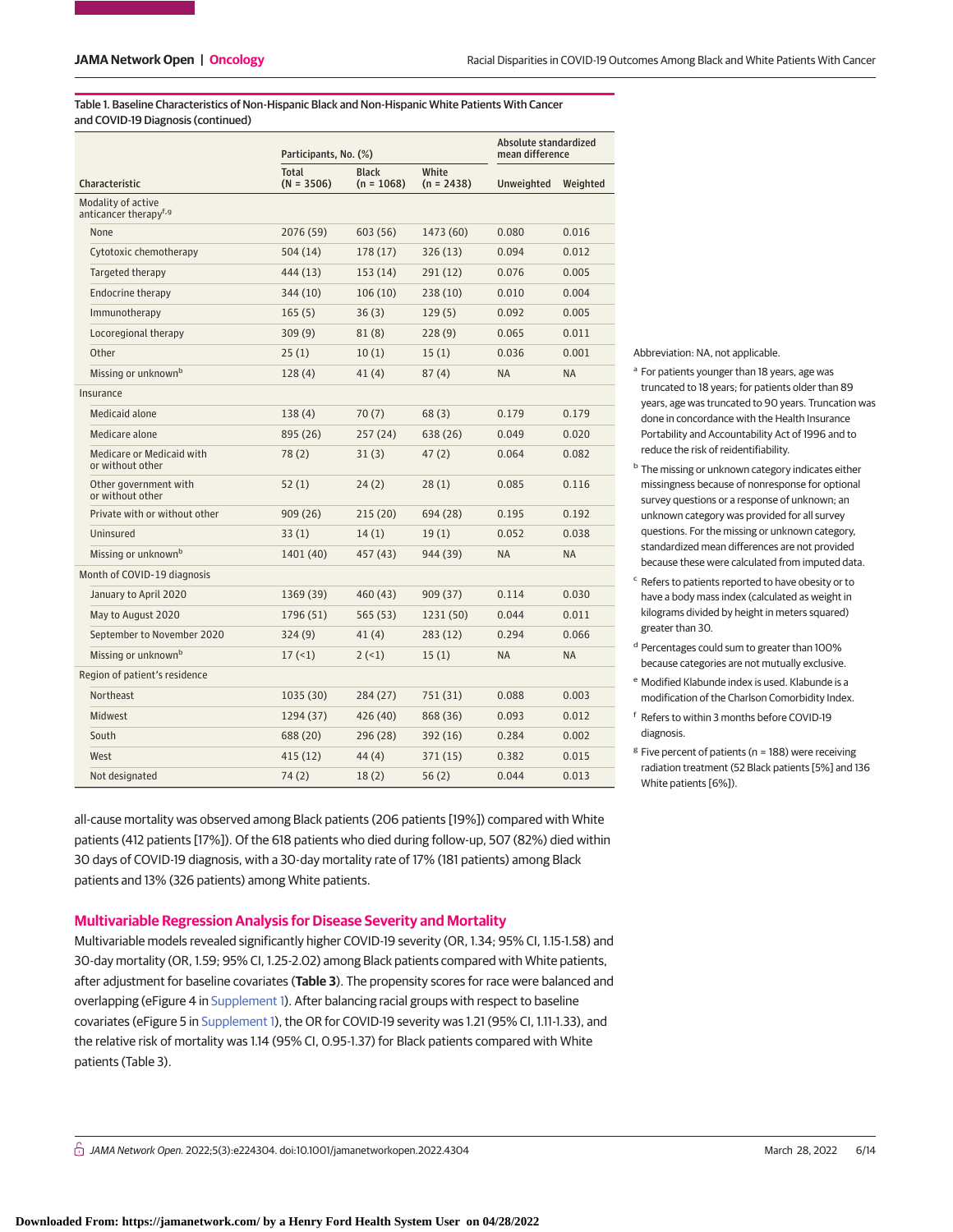Significant interactions were observed for obesity and race and for cancer status and race (**Figure**). In particular, obesity was associated with higher COVID-19 severity (OR, 1.38; 95% CI, 1.07- 1.78) and 30-day mortality (OR, 1.54; 95% CI, 1.05-2.24) among Black patients, but obesity was not associated with these outcomes among White patients with cancer (COVID-19 severity, OR, 0.99; 95% CI, 0.82-1.18; 30-day mortality, OR, 0.92; 95% CI, 0.68-1.25). Actively progressing cancer was also significantly associated with increased COVID-19 severity among Black patients (OR, 4.55; 95% CI, 3.02-6.87) compared with White patients (OR, 2.76; 95% CI, 2.04-3.73). No other significant interactions were observed.

The e-value for the unweighted mortality OR was 1.83, and the e-value for the 95% CI was 1.48. Thus, an unobserved factor would need to be associated with both race and mortality with a risk ratio of at least 1.83 to fully attenuate the observed association; the risk ratio would need to be at least 1.48 for the null-hypothesized value (1.0) to be included in the 95% CI. Such an association is larger than most documented associations in the CCC19 cohort.<sup>23</sup> The 95% CI from the weighted model for mortality included the null value.

| No. <sup>a</sup><br>No. <sup>a</sup><br>No. <sup>a</sup><br>Variable<br>No. (%)<br>No. (%)<br>No. (%)<br>Baseline severity <sup>b</sup><br>Mild (no hospitalization indicated)<br>3480<br>1062<br>2402<br>1775 (51)<br>461(43)<br>1314 (55)<br>Moderate (hospitalization indicated)<br>3480<br>1236 (36)<br>1062<br>437(41)<br>2402<br>826 (34)<br>Severe (ICU admission indicated)<br>3480<br>426(12)<br>1062<br>2402<br>164(15)<br>262(11)<br>Outcomes<br>All-cause mortality<br>Total <sup>c</sup><br>3485<br>618(18)<br>1060<br>206(19)<br>2425<br>412(17)<br>$30-dd$<br>3506<br>507(14)<br>1068<br>181(17)<br>2438<br>326(13)<br>Received mechanical ventilation <sup>c</sup><br>3495<br>412(12)<br>1065<br>179(17)<br>2430<br>233(10)<br>Admitted to an ICU <sup>c</sup><br>3444<br>622(18)<br>1057<br>238(23)<br>2387<br>384 (16)<br>3505<br>1068<br>2437<br>Admitted to the hospital <sup>c</sup><br>2026 (58)<br>696 (65)<br>1330 (55)<br><b>Clinical complications</b><br>Any cardiovascular complication <sup>e</sup><br>3379<br>1028<br>2351<br>526(22)<br>793 (23)<br>267(26)<br>Any pulmonary complication <sup>e</sup><br>3441<br>1289 (37)<br>1051<br>442 (42)<br>2390<br>847 (35)<br>Any gastrointestinal complication <sup>e</sup><br>3337<br>129(4)<br>1016<br>52(5)<br>2321<br>77(3)<br>3376<br>1029<br>Acute kidney injury<br>624(18)<br>275(27)<br>2347<br>349 (15)<br>Multisystem organ failure<br>3420<br>216(6)<br>101(10)<br>1040<br>2380<br>115(5)<br>Coinfection<br>3270<br>353(11)<br>1004<br>183(18)<br>2290<br>450 (20)<br>3425<br>448 (13)<br>1042<br>2383<br>278(12)<br>Sepsis<br>170(16)<br>3419<br>Any bleeding<br>122(4)<br>1041<br>51(5)<br>2378<br>71(3)<br>Disseminated intravascular coagulation<br>3414<br>13(1)<br>1039<br>7(1)<br>2375<br>6(1)<br>Interventions<br>3440<br>1054<br>2386<br>1511(44)<br>501(48)<br>1010(42)<br>Supplemental oxygen<br>Transfusion<br>3287<br>252(8)<br>1001<br>2286<br>102(10)<br>150(7)<br>Remdesivir<br>3326<br>303(9)<br>1020<br>61(6)<br>2306<br>242(10)<br>Hydroxychloroquine<br>3323<br>593 (18)<br>1020<br>245(24)<br>2303<br>348 (15)<br>3322<br>1020<br>Corticosteroids<br>518(16)<br>175(17)<br>2302<br>343 (15)<br>3324<br>1020<br>Other anti-COVID-19 treatments<br>2304 |  | All patients ( $N = 3506$ ) |          | <b>Black patients</b> |         | White patients |          |
|----------------------------------------------------------------------------------------------------------------------------------------------------------------------------------------------------------------------------------------------------------------------------------------------------------------------------------------------------------------------------------------------------------------------------------------------------------------------------------------------------------------------------------------------------------------------------------------------------------------------------------------------------------------------------------------------------------------------------------------------------------------------------------------------------------------------------------------------------------------------------------------------------------------------------------------------------------------------------------------------------------------------------------------------------------------------------------------------------------------------------------------------------------------------------------------------------------------------------------------------------------------------------------------------------------------------------------------------------------------------------------------------------------------------------------------------------------------------------------------------------------------------------------------------------------------------------------------------------------------------------------------------------------------------------------------------------------------------------------------------------------------------------------------------------------------------------------------------------------------------------------------------------------------------------------------------------------------------------------------------------------------------------------------------------------------------------------------------------------------------------------------------------------------------------------------------------------------------------------------------------------------|--|-----------------------------|----------|-----------------------|---------|----------------|----------|
|                                                                                                                                                                                                                                                                                                                                                                                                                                                                                                                                                                                                                                                                                                                                                                                                                                                                                                                                                                                                                                                                                                                                                                                                                                                                                                                                                                                                                                                                                                                                                                                                                                                                                                                                                                                                                                                                                                                                                                                                                                                                                                                                                                                                                                                                |  |                             |          |                       |         |                |          |
|                                                                                                                                                                                                                                                                                                                                                                                                                                                                                                                                                                                                                                                                                                                                                                                                                                                                                                                                                                                                                                                                                                                                                                                                                                                                                                                                                                                                                                                                                                                                                                                                                                                                                                                                                                                                                                                                                                                                                                                                                                                                                                                                                                                                                                                                |  |                             |          |                       |         |                |          |
|                                                                                                                                                                                                                                                                                                                                                                                                                                                                                                                                                                                                                                                                                                                                                                                                                                                                                                                                                                                                                                                                                                                                                                                                                                                                                                                                                                                                                                                                                                                                                                                                                                                                                                                                                                                                                                                                                                                                                                                                                                                                                                                                                                                                                                                                |  |                             |          |                       |         |                |          |
|                                                                                                                                                                                                                                                                                                                                                                                                                                                                                                                                                                                                                                                                                                                                                                                                                                                                                                                                                                                                                                                                                                                                                                                                                                                                                                                                                                                                                                                                                                                                                                                                                                                                                                                                                                                                                                                                                                                                                                                                                                                                                                                                                                                                                                                                |  |                             |          |                       |         |                |          |
|                                                                                                                                                                                                                                                                                                                                                                                                                                                                                                                                                                                                                                                                                                                                                                                                                                                                                                                                                                                                                                                                                                                                                                                                                                                                                                                                                                                                                                                                                                                                                                                                                                                                                                                                                                                                                                                                                                                                                                                                                                                                                                                                                                                                                                                                |  |                             |          |                       |         |                |          |
|                                                                                                                                                                                                                                                                                                                                                                                                                                                                                                                                                                                                                                                                                                                                                                                                                                                                                                                                                                                                                                                                                                                                                                                                                                                                                                                                                                                                                                                                                                                                                                                                                                                                                                                                                                                                                                                                                                                                                                                                                                                                                                                                                                                                                                                                |  |                             |          |                       |         |                |          |
|                                                                                                                                                                                                                                                                                                                                                                                                                                                                                                                                                                                                                                                                                                                                                                                                                                                                                                                                                                                                                                                                                                                                                                                                                                                                                                                                                                                                                                                                                                                                                                                                                                                                                                                                                                                                                                                                                                                                                                                                                                                                                                                                                                                                                                                                |  |                             |          |                       |         |                |          |
|                                                                                                                                                                                                                                                                                                                                                                                                                                                                                                                                                                                                                                                                                                                                                                                                                                                                                                                                                                                                                                                                                                                                                                                                                                                                                                                                                                                                                                                                                                                                                                                                                                                                                                                                                                                                                                                                                                                                                                                                                                                                                                                                                                                                                                                                |  |                             |          |                       |         |                |          |
|                                                                                                                                                                                                                                                                                                                                                                                                                                                                                                                                                                                                                                                                                                                                                                                                                                                                                                                                                                                                                                                                                                                                                                                                                                                                                                                                                                                                                                                                                                                                                                                                                                                                                                                                                                                                                                                                                                                                                                                                                                                                                                                                                                                                                                                                |  |                             |          |                       |         |                |          |
|                                                                                                                                                                                                                                                                                                                                                                                                                                                                                                                                                                                                                                                                                                                                                                                                                                                                                                                                                                                                                                                                                                                                                                                                                                                                                                                                                                                                                                                                                                                                                                                                                                                                                                                                                                                                                                                                                                                                                                                                                                                                                                                                                                                                                                                                |  |                             |          |                       |         |                |          |
|                                                                                                                                                                                                                                                                                                                                                                                                                                                                                                                                                                                                                                                                                                                                                                                                                                                                                                                                                                                                                                                                                                                                                                                                                                                                                                                                                                                                                                                                                                                                                                                                                                                                                                                                                                                                                                                                                                                                                                                                                                                                                                                                                                                                                                                                |  |                             |          |                       |         |                |          |
|                                                                                                                                                                                                                                                                                                                                                                                                                                                                                                                                                                                                                                                                                                                                                                                                                                                                                                                                                                                                                                                                                                                                                                                                                                                                                                                                                                                                                                                                                                                                                                                                                                                                                                                                                                                                                                                                                                                                                                                                                                                                                                                                                                                                                                                                |  |                             |          |                       |         |                |          |
|                                                                                                                                                                                                                                                                                                                                                                                                                                                                                                                                                                                                                                                                                                                                                                                                                                                                                                                                                                                                                                                                                                                                                                                                                                                                                                                                                                                                                                                                                                                                                                                                                                                                                                                                                                                                                                                                                                                                                                                                                                                                                                                                                                                                                                                                |  |                             |          |                       |         |                |          |
|                                                                                                                                                                                                                                                                                                                                                                                                                                                                                                                                                                                                                                                                                                                                                                                                                                                                                                                                                                                                                                                                                                                                                                                                                                                                                                                                                                                                                                                                                                                                                                                                                                                                                                                                                                                                                                                                                                                                                                                                                                                                                                                                                                                                                                                                |  |                             |          |                       |         |                |          |
|                                                                                                                                                                                                                                                                                                                                                                                                                                                                                                                                                                                                                                                                                                                                                                                                                                                                                                                                                                                                                                                                                                                                                                                                                                                                                                                                                                                                                                                                                                                                                                                                                                                                                                                                                                                                                                                                                                                                                                                                                                                                                                                                                                                                                                                                |  |                             |          |                       |         |                |          |
|                                                                                                                                                                                                                                                                                                                                                                                                                                                                                                                                                                                                                                                                                                                                                                                                                                                                                                                                                                                                                                                                                                                                                                                                                                                                                                                                                                                                                                                                                                                                                                                                                                                                                                                                                                                                                                                                                                                                                                                                                                                                                                                                                                                                                                                                |  |                             |          |                       |         |                |          |
|                                                                                                                                                                                                                                                                                                                                                                                                                                                                                                                                                                                                                                                                                                                                                                                                                                                                                                                                                                                                                                                                                                                                                                                                                                                                                                                                                                                                                                                                                                                                                                                                                                                                                                                                                                                                                                                                                                                                                                                                                                                                                                                                                                                                                                                                |  |                             |          |                       |         |                |          |
|                                                                                                                                                                                                                                                                                                                                                                                                                                                                                                                                                                                                                                                                                                                                                                                                                                                                                                                                                                                                                                                                                                                                                                                                                                                                                                                                                                                                                                                                                                                                                                                                                                                                                                                                                                                                                                                                                                                                                                                                                                                                                                                                                                                                                                                                |  |                             |          |                       |         |                |          |
|                                                                                                                                                                                                                                                                                                                                                                                                                                                                                                                                                                                                                                                                                                                                                                                                                                                                                                                                                                                                                                                                                                                                                                                                                                                                                                                                                                                                                                                                                                                                                                                                                                                                                                                                                                                                                                                                                                                                                                                                                                                                                                                                                                                                                                                                |  |                             |          |                       |         |                |          |
|                                                                                                                                                                                                                                                                                                                                                                                                                                                                                                                                                                                                                                                                                                                                                                                                                                                                                                                                                                                                                                                                                                                                                                                                                                                                                                                                                                                                                                                                                                                                                                                                                                                                                                                                                                                                                                                                                                                                                                                                                                                                                                                                                                                                                                                                |  |                             |          |                       |         |                |          |
|                                                                                                                                                                                                                                                                                                                                                                                                                                                                                                                                                                                                                                                                                                                                                                                                                                                                                                                                                                                                                                                                                                                                                                                                                                                                                                                                                                                                                                                                                                                                                                                                                                                                                                                                                                                                                                                                                                                                                                                                                                                                                                                                                                                                                                                                |  |                             |          |                       |         |                |          |
|                                                                                                                                                                                                                                                                                                                                                                                                                                                                                                                                                                                                                                                                                                                                                                                                                                                                                                                                                                                                                                                                                                                                                                                                                                                                                                                                                                                                                                                                                                                                                                                                                                                                                                                                                                                                                                                                                                                                                                                                                                                                                                                                                                                                                                                                |  |                             |          |                       |         |                |          |
|                                                                                                                                                                                                                                                                                                                                                                                                                                                                                                                                                                                                                                                                                                                                                                                                                                                                                                                                                                                                                                                                                                                                                                                                                                                                                                                                                                                                                                                                                                                                                                                                                                                                                                                                                                                                                                                                                                                                                                                                                                                                                                                                                                                                                                                                |  |                             |          |                       |         |                |          |
|                                                                                                                                                                                                                                                                                                                                                                                                                                                                                                                                                                                                                                                                                                                                                                                                                                                                                                                                                                                                                                                                                                                                                                                                                                                                                                                                                                                                                                                                                                                                                                                                                                                                                                                                                                                                                                                                                                                                                                                                                                                                                                                                                                                                                                                                |  |                             |          |                       |         |                |          |
|                                                                                                                                                                                                                                                                                                                                                                                                                                                                                                                                                                                                                                                                                                                                                                                                                                                                                                                                                                                                                                                                                                                                                                                                                                                                                                                                                                                                                                                                                                                                                                                                                                                                                                                                                                                                                                                                                                                                                                                                                                                                                                                                                                                                                                                                |  |                             |          |                       |         |                |          |
|                                                                                                                                                                                                                                                                                                                                                                                                                                                                                                                                                                                                                                                                                                                                                                                                                                                                                                                                                                                                                                                                                                                                                                                                                                                                                                                                                                                                                                                                                                                                                                                                                                                                                                                                                                                                                                                                                                                                                                                                                                                                                                                                                                                                                                                                |  |                             |          |                       |         |                |          |
|                                                                                                                                                                                                                                                                                                                                                                                                                                                                                                                                                                                                                                                                                                                                                                                                                                                                                                                                                                                                                                                                                                                                                                                                                                                                                                                                                                                                                                                                                                                                                                                                                                                                                                                                                                                                                                                                                                                                                                                                                                                                                                                                                                                                                                                                |  |                             |          |                       |         |                |          |
|                                                                                                                                                                                                                                                                                                                                                                                                                                                                                                                                                                                                                                                                                                                                                                                                                                                                                                                                                                                                                                                                                                                                                                                                                                                                                                                                                                                                                                                                                                                                                                                                                                                                                                                                                                                                                                                                                                                                                                                                                                                                                                                                                                                                                                                                |  |                             |          |                       |         |                |          |
|                                                                                                                                                                                                                                                                                                                                                                                                                                                                                                                                                                                                                                                                                                                                                                                                                                                                                                                                                                                                                                                                                                                                                                                                                                                                                                                                                                                                                                                                                                                                                                                                                                                                                                                                                                                                                                                                                                                                                                                                                                                                                                                                                                                                                                                                |  |                             | 827 (25) |                       | 278(27) |                | 549 (24) |

#### Table 2. Rates of Baseline Severity, Outcomes, Clinical Complications, and Interventions Received After COVID-19 Diagnosis

Abbreviation: ICU, intensive care unit.

a Refers to number of patients with nonmissing data.

<sup>c</sup> Included in primary ordinal COVID-19 severity outcome.

<sup>d</sup> Refers to secondary outcome.

<sup>b</sup> Mild denotes no hospitalization indicated, moderate denotes hospitalization indicated whether or not it occurred, and severe denotes ICU admission indicated, whether or not it occurred.

<sup>e</sup> A full description of these complications is provided in eTable 4 in [Supplement 1](https://jama.jamanetwork.com/article.aspx?doi=10.1001/jamanetworkopen.2022.4304&utm_campaign=articlePDF%26utm_medium=articlePDFlink%26utm_source=articlePDF%26utm_content=jamanetworkopen.2022.4304) and do not include "other."

 $\bigcap$  JAMA Network Open. 2022;5(3):e224304. doi:10.1001/jamanetworkopen.2022.4304 (Reprinted) March 28, 2022 7/14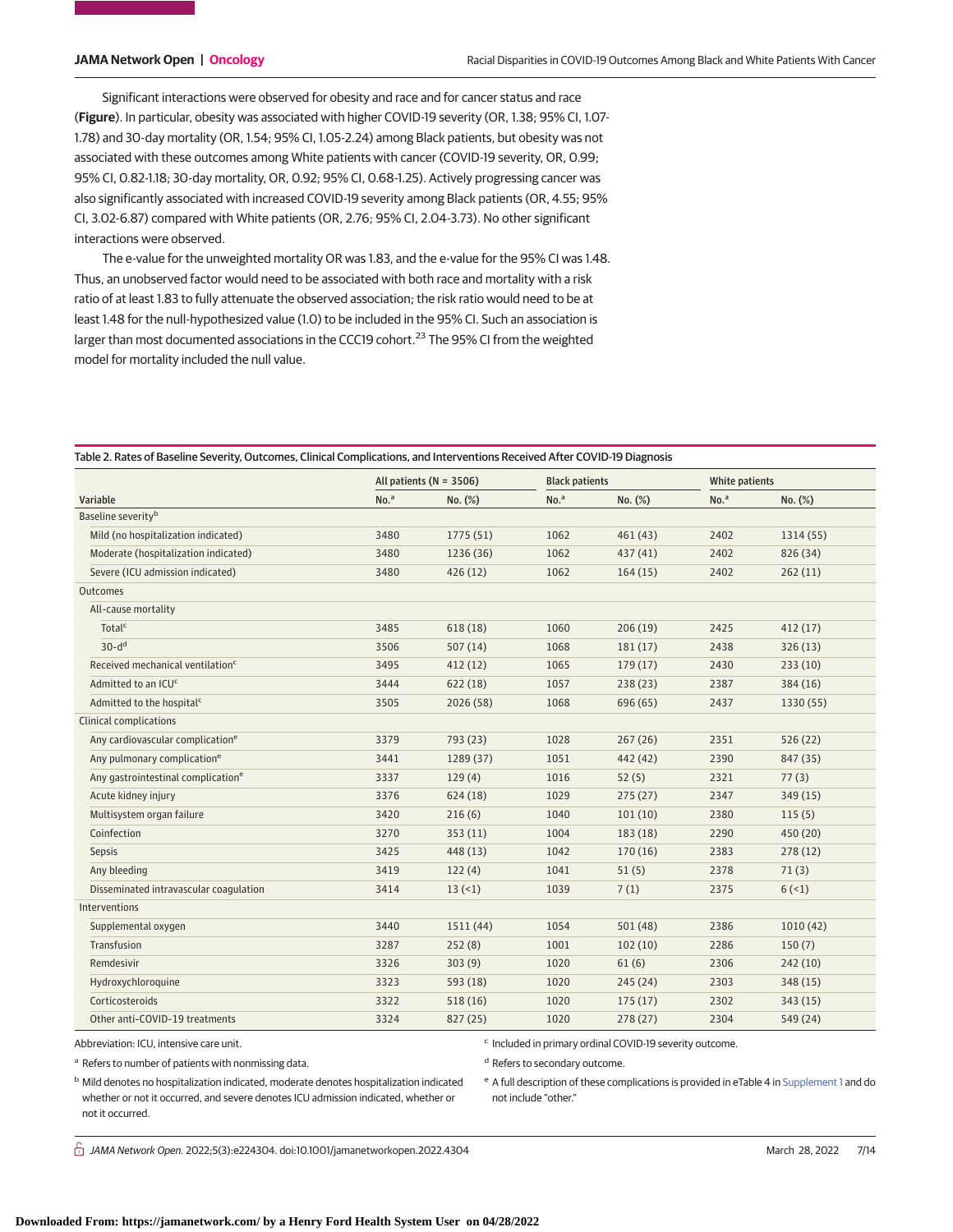### **Discussion**

The COVID-19 pandemic has highlighted and exacerbated longstanding health and social inequities in the US. These are likely the same inequities that fuel the disparities seen across the cancer control continuum and that lead to higher mortality rates among Black patients.<sup>32</sup> Given the paucity of data

Table 3. Unweighted and Weighted Analyses of Association of Racial Disparities With COVID-19 Severity (Primary Outcome) and 30-Day All-Cause Mortality (Secondary Outcome)

| Analysis                                               |                                 | COVID-19 severity,       | 30-d mortality           |                          |  |  |
|--------------------------------------------------------|---------------------------------|--------------------------|--------------------------|--------------------------|--|--|
|                                                        |                                 | OR (95% CI) <sup>a</sup> | OR (95% CI) <sup>b</sup> | RR (95% CI) <sup>c</sup> |  |  |
| Unweighted                                             |                                 |                          |                          |                          |  |  |
|                                                        | Minimally adjusted <sup>d</sup> | $1.50(1.29-1.73)$        | $1.71(1.39-2.12)$        | $1.52(1.29-1.79)$        |  |  |
|                                                        | Fully adjusted <sup>e</sup>     | $1.34(1.15-1.58)$        | $1.59(1.25-2.02)$        | $1.41(1.19-1.65)$        |  |  |
| Inverse probability of treatment weighted <sup>f</sup> |                                 | $1.21(1.11-1.33)$        | $1.16(0.94-1.44)$        | $1.14(0.95-1.37)$        |  |  |

Abbreviations: OR, odds ratio; RR, relative risk.

a ORs comparing COVID-19 severity between non-Hispanic Black vs non-Hispanic White patients were estimated from ordinal logistic regression models; ORs greater than 1 indicate higher COVID-19 severity.

<sup>b</sup> ORs comparing 30-day mortality between non-Hispanic Black vs non-Hispanic White patients were estimated from logistic regression models; ORs greater than 1 indicate higher odds of 30-day all-cause mortality.

<sup>c</sup> RRs comparing 30-day mortality between non-Hispanic Black vs non-Hispanic White patients were estimated from modified Poisson regression models; RRs greater than 1 indicate higher risk of 30-day all-cause mortality.

d Adjusted for age (linear and quadratic terms) and sex.

<sup>e</sup> Adjusted for age (linear and quadratic terms), sex, region of patient residence, smoking status, obesity, cardiovascular and pulmonary comorbidities, kidney disease, diabetes, type of malignant neoplasm, Eastern Cooperative Oncology Group performance status, cancer status, timing and modality of anticancer therapy, and month of COVID-19 diagnosis.

<sup>f</sup> Weighted by the reciprocal of the probability of receiving the treatment (ie, race) that was actually received, which was estimated from a propensity score model for race that included age, sex, region of patient residence, smoking status, obesity, cardiovascular and pulmonary comorbidities, kidney disease, diabetes, type of malignant neoplasm, Eastern Cooperative Oncology Group performance status, cancer status, timing and modality of anticancer therapy, and month of COVID-19 diagnosis. Inverse probability of treatment weighted analysis was conducted during manuscript revision.



Data are shown for 3506 patients. Odds ratios (ORs) greater than 1 indicate higher COVID-19 severity or higher odds of 30-day all-cause mortality. ORs were adjusted for age (linear and quadratic terms), sex, region of patient residence, smoking status, obesity, cardiovascular and pulmonary comorbidities, kidney disease, diabetes, type of malignant neoplasm, Eastern Cooperative Oncology Group performance status, cancer status, timing and modality of anticancer therapy, and month of COVID-19 diagnosis. The contrast for cancer status is active and progressing cancer status vs remission or no evidence of disease; there was no evidence of effect modification for other categories (ie, active and responding, active and stable, unknown).

 $\bigcap$  JAMA Network Open. 2022;5(3):e224304. doi:10.1001/jamanetworkopen.2022.4304 (Reprinted) March 28, 2022 8/14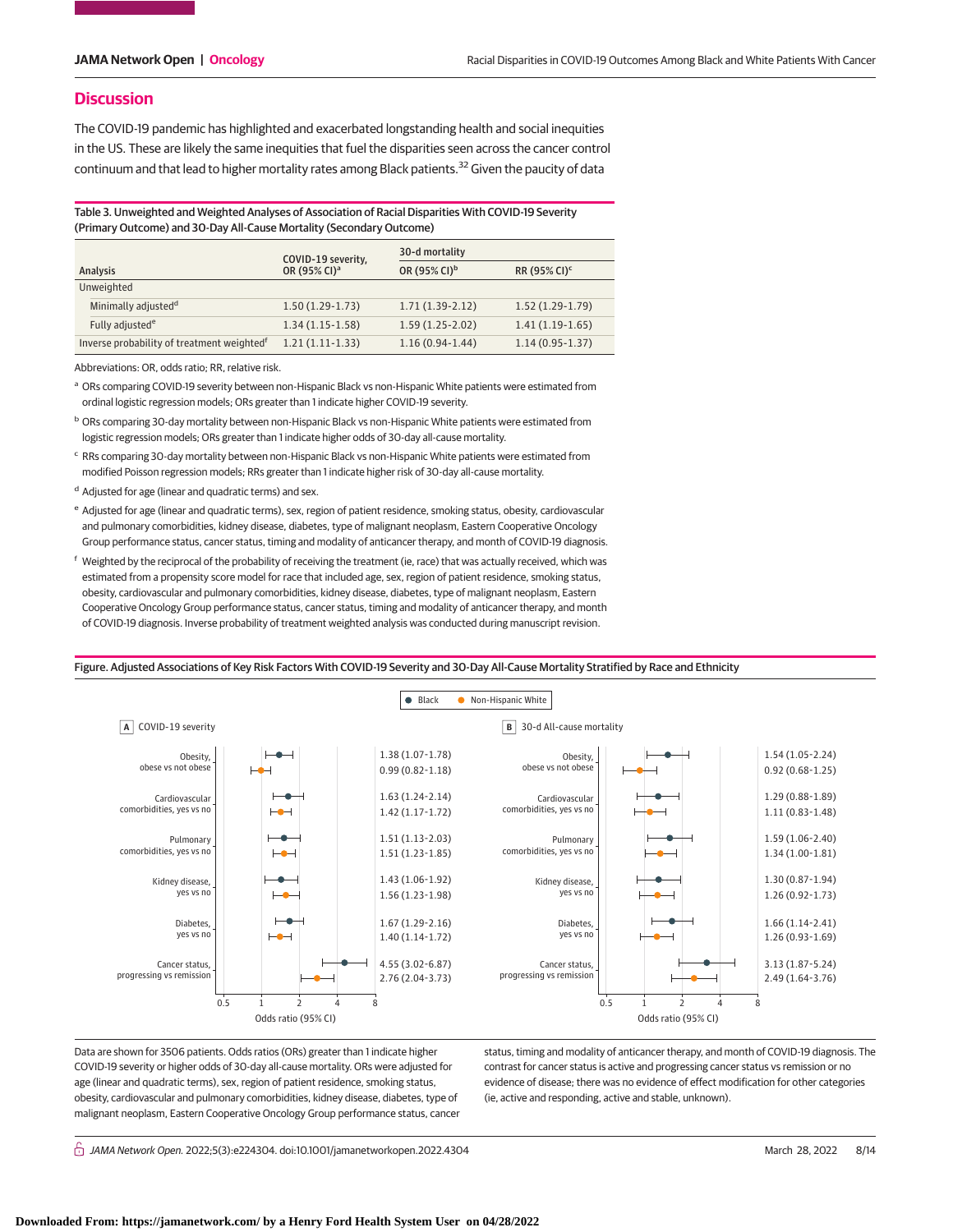on one of the most vulnerable racial and ethnic groups,<sup>15,33</sup> in this cohort study, we examined a range of clinically meaningful characteristics and outcomes in Black patients with cancer and COVID-19 in the US. We used a novel ordinal outcome of COVID-19 severity to capture the full spectrum of COVID-19 complications that may vary across different racial and ethnic groups and also explored the interactions between comorbidities and cancer to understand their synergistic effect on COVID-19 outcomes in different racial groups.<sup>34</sup>

Compared with White patients, Black patients had worse COVID-19 presentations and experienced significantly higher COVID-19 severity; this difference was consistent across different analysis methods. These findings are complementary to a recent EHR report that showed African American patients with cancer and COVID-19 had higher rates of hospitalization and death.<sup>12</sup> Our study validates and adds to their findings by examining a large cohort of Black patients with more granular data on the cancer status, severity of COVID-19 at presentation, course of illness, including systemic complications, and outcomes over longitudinal follow-up. Structural racism refers to the ways in which societies reinforce systems of health care, law enforcement, education, employment, benefits, media, and housing that perpetuate discriminatory distribution of resources and attitudes.35,36 The COVID-19 pandemic highlighted the health burden on racial and ethnic minority groups and the complexity of structural racism, which has led to disproportionately worse clinical outcomes among Black patients.37,38 Cancer health disparities have been well described elsewhere<sup>6,18</sup>; for example, Black women have a disproportionately higher breast cancer-specific mortality compared with White women, and Black men have a higher incidence and mortality from prostate cancer compared with White men. Factors such as access to care and SDOH that contribute to racial disparities in patients with cancer are complex and potentially extend to disparities in COVID-19 outcomes as well.

How should these findings be interpreted? The inequity in access to quality health care that can lead to worse baseline clinical factors and ultimately severe complications among racial and ethnic minority groups is well known.<sup>6</sup> Our findings are similar to the patterns of racial disparities observed among patients with cancer, which points to an overlap in the root causes of racial inequities between cancer and COVID-19. In addition, racial and ethnic minority groups are more likely to live in conditions that pose a challenge to social distancing and also are more likely to be essential workers; therefore, sheltering in place may not be a possibility for many of them, thus putting these populations at an increased risk for exposure to SARS-CoV-2.<sup>6,39</sup> These and additional sociodemographic pressures such as underinsurance may lead to delays in seeking medical care, which would likely be associated with more severe COVID-19 upon presentation.

Unfortunately, if these same racial inequities in access to medical care hold for cancer screening, in the near future, we are likely to see worsening disparities in rates of advanced stage cancers at diagnosis.<sup>6</sup> The COVID-19 pandemic has been especially challenging for the treatment of patients with cancer.<sup>40</sup> In our study, the racial disparities in COVID-19 severity were sustained for patients receiving active cancer therapy (Table 3). In addition, there are a host of drug interactions between chemotherapeutic agents and COVID-19 therapies, leading to alterations in standard treatments. For patients receiving radiation, the pandemic has caused delays between radiotherapy sessions, possibly leading to a reduction in therapeutic efficacy.<sup>41</sup> Finally, current and other studies<sup>23,42,43</sup> have demonstrated that Black patients with COVID-19 are less likely to receive novel anti–COVID-19 therapies (eg, remdesivir) compared with their White counterparts. Our findings that Black patients with cancer and COVID-19 were less likely to receive remdesivir, despite presenting with worse disease, may reflect a persistent gap in health care access and equity for Black patients. Unequal access and mistrust of the medical profession among vulnerable populations has resulted in lower rates of vaccine trial enrollment<sup>44</sup> and COVID-19 vaccinations received in the Black community,<sup>45</sup> all of which will further exacerbate racial disparities unless urgent remedial actions are undertaken.

 $\bigcap$  JAMA Network Open. 2022;5(3):e224304. doi:10.1001/jamanetworkopen.2022.4304 (Reprinted) March 28, 2022 9/14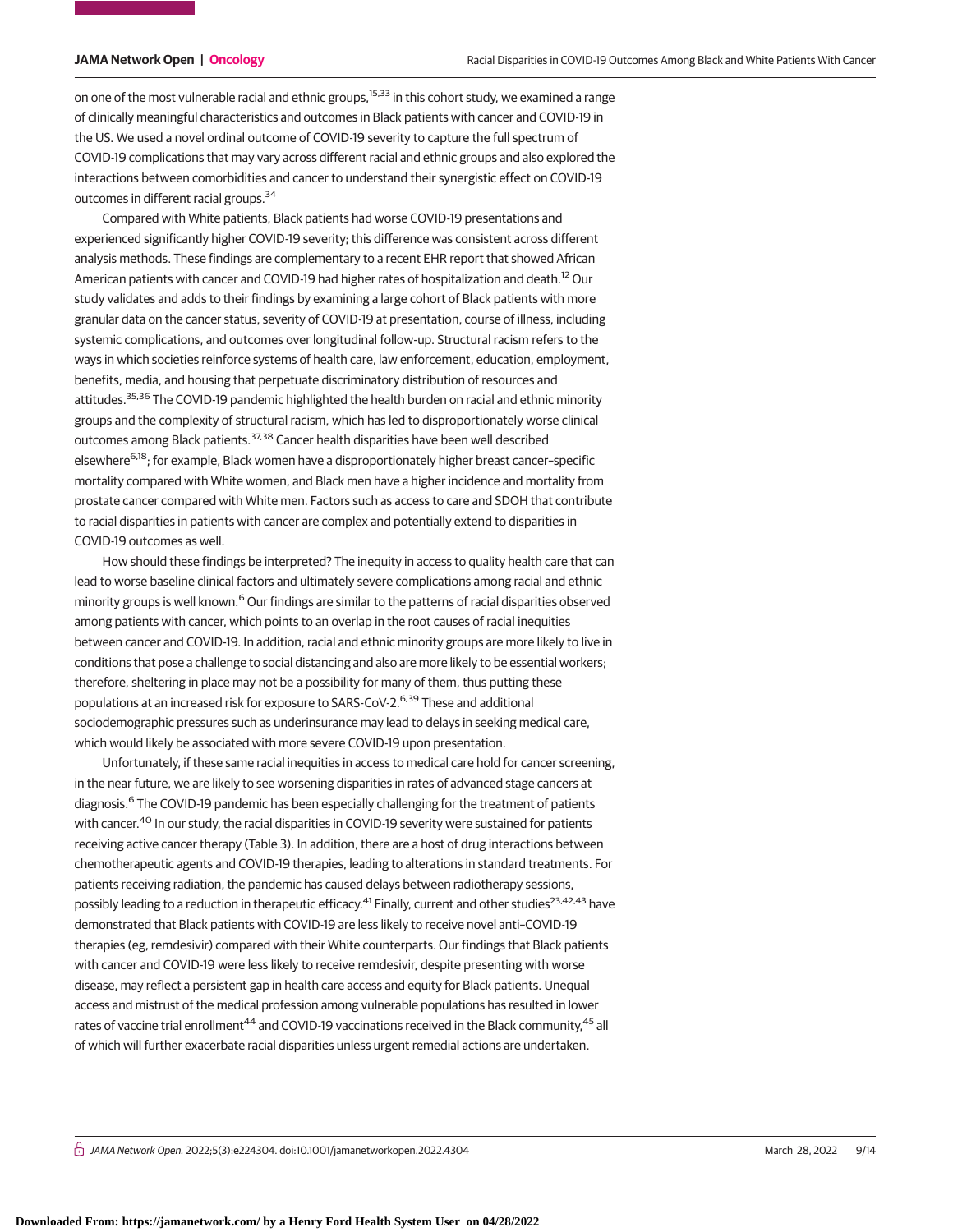#### **Strengths and Limitations**

The current study has several strengths, including being, to our knowledge, the largest cohort to date of Black patients with cancer and COVID-19. Furthermore, we present data representative of Black patients across diverse age groups, cancer types, cancer status, geographical census regions, and academic and community centers, with longer-term follow-up beyond 30 days. Despite these strengths, there remain limitations associated with incomplete documentation of race and ethnicity, a commonly encountered problem in EHRs, and inherent lack of granularity in the Centers for Disease Control and Prevention classification schema chosen for the registry. We also did not examine the association of COVID-19 with cancer among Hispanic Black patients. Gender was collected in the survey, including a third nonbinary option. For the purposes of this analysis, we mapped gender to sex: woman to female, man to male, and nonbinary to unknown or missing. We acknowledge that this may lead to a mismatch between biological sex and gender identity, which is an inherent limitation of both the survey and underlying EHR data that is available to the respondents. Although a number of CCC19 participating sites are also National Cancer Institute Community Oncology Research Program sites, there is potentially incomplete capture of subpopulations of patients (eg, rural populations) who may not seek care at the mostly urban health care centers that compose the CCC19. In addition, CCC19 does not collect detailed data on SDOH, primarily because they are often not recorded within EHRs.<sup>46</sup> Because insurance (a surrogate of health care access) is a contributor of disparity, it was considered as a nonallowable covariate and, thus, was not included in the analysis. A sensitivity analysis including insurance showed a marginal decrease in the OR for COVID-19 severity outcome and a negligible change in OR or relative risk for mortality (eTable 6 in [Supplement 1\)](https://jama.jamanetwork.com/article.aspx?doi=10.1001/jamanetworkopen.2022.4304&utm_campaign=articlePDF%26utm_medium=articlePDFlink%26utm_source=articlePDF%26utm_content=jamanetworkopen.2022.4304). Thus, much if not all the disparity in COVID-19 severity between Black and White patients with cancer could be explained by measurable and sometimes modifiable factors.

### **Conclusions**

Our study found that Black patients with cancer and COVID-19 have similar cancer status but worse preexisting comorbidities, severity of COVID-19 at presentation, and outcomes compared with White patients with cancer and COVID-19. Understanding and addressing the cumulative and synergistic association of racial inequities (eg, preexisting comorbidities, SDOH, and inadequate access to quality health care and cutting-edge research) on clinical outcomes is pivotal. This is a call for action to eradicate root causes of racial inequities, within the causal framework of structural racism, to reduce the disproportionate burden of diseases, such as COVID-19 and cancer, among Black patients and, possibly, other minority racial and ethnic groups.

#### **ARTICLE INFORMATION**

**Accepted for Publication:** January 19, 2022.

**Published:** March 28, 2022. doi[:10.1001/jamanetworkopen.2022.4304](https://jama.jamanetwork.com/article.aspx?doi=10.1001/jamanetworkopen.2022.4304&utm_campaign=articlePDF%26utm_medium=articlePDFlink%26utm_source=articlePDF%26utm_content=jamanetworkopen.2022.4304)

**Open Access:** This is an open access article distributed under the terms of the [CC-BY License.](https://jamanetwork.com/pages/cc-by-license-permissions/?utm_campaign=articlePDF%26utm_medium=articlePDFlink%26utm_source=articlePDF%26utm_content=jamanetworkopen.2022.4304) © 2022 Fu J et al. JAMA Network Open.

**Corresponding Author:** Dimpy P. Shah, MD, PhD, Population Health Sciences, Mays Cancer Center at University of Texas Health San Antonio MD Anderson, 7703 Floyd Curl Dr, San Antonio, TX, 78229 [\(shahdp@uthscsa.edu\)](mailto:shahdp@uthscsa.edu).

**Author Affiliations:** Department of Internal Medicine, Hematology-Oncology, Tufts Medical Center Cancer Center, Stoneham, Massachusetts (Fu); Division of Hematology/Oncology, Department of Medicine, Vanderbilt University, Nashville, Tennessee (Reid, Warner); Vanderbilt-Ingram Cancer Center at Vanderbilt University Medical Center, Nashville, Tennessee (Reid, Mishra, Warner); Department of Biostatistics, Vanderbilt University, Nashville, Tennessee (French, Hennessy); Department of Internal Medicine, Division of Hematology-Oncology, Henry Ford Cancer Institute, Detroit, Michigan (Hwang, Singh); Geisinger Health System, Danville, Danville, Pennsylvania (Gatson); Department of Cancer Medicine, Division of Neuro-Oncology, Banner MD Anderson Cancer Center, Gilbert, Arizona (Gatson); Division of Medical Oncology, Department of Medicine, Dana-Farber Cancer Institute,

 $\bigcap$  JAMA Network Open. 2022;5(3):e224304. doi:10.1001/jamanetworkopen.2022.4304 (Reprinted) March 28, 2022 10/14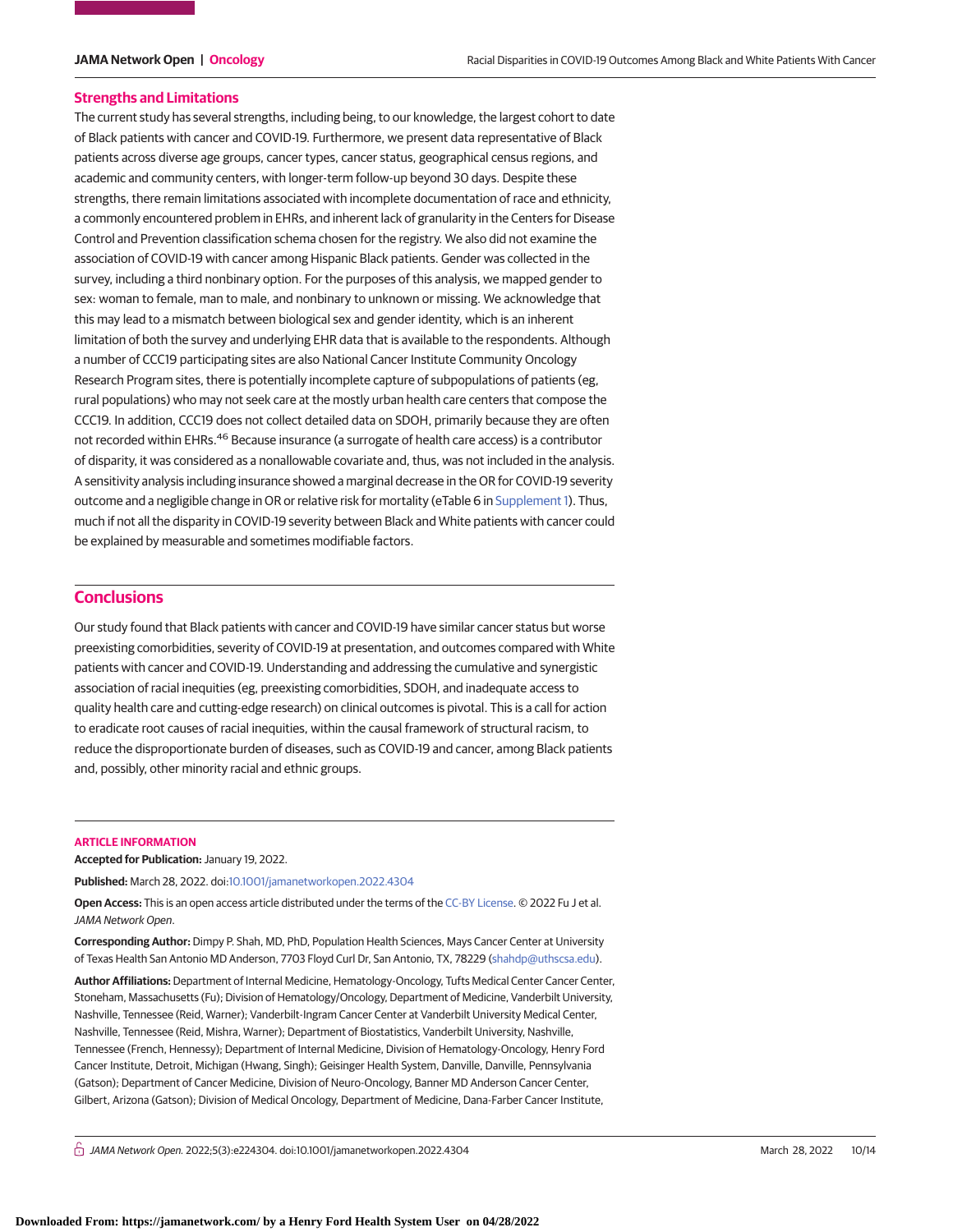Boston, Massachusetts (Duma, Choueiri, Schmidt); Department of Hematology and Oncology, University of Illinois, Chicago (Nguyen); Herbert Irving Comprehensive Cancer Center at Columbia University, New York, New York (Hawley); Now with Division of Oncology, Fred Hutchinson Cancer Research Center, University of Washington, Seattle (Hawley); Thompson Cancer Survival Center, Knoxville, Tennessee (Chism); Division of Oncology, Department of Medicine, University of North Carolina, Chapel Hill (Venepalli); Department of Biomedical Informatics, Vanderbilt University, Nashville, Tennessee (Warner); Rogel Cancer Center, University of Michigan, Ann Arbor (Fecher, Girard); Department of Hematology and Medical Oncology, Winship Cancer Institute of Emory University, Atlanta, Georgia (Bilen, Ravindranathan); Department of Radiation Oncology, George Washington University, Washington, DC (Goyal); Department of Internal Medicine, Division of Hematology-Oncology, University of Cincinnati Cancer Center, Cincinnati, Ohio (Wise-Draper); Department of Hematology-Oncology, University of California, Davis (Park); Count Me In, Broad Institute of MIT and Harvard, Cambridge, Massachusetts (Painter); Patient advocate (McGlown); Sylvester Comprehensive Cancer Center at the University of Miami Miller School of Medicine, Miami, Florida (de Lima Lopes); Department of Surgery, Hartford HealthCare Cancer Institute, Hartford, Connecticut (Serrano); Population Health Sciences, Mays Cancer Center at University of Texas Health San Antonio MD Anderson, San Antonio (Shah).

**Author Contributions:** Drs French and Warner had full access to all of the data in the study and take responsibility for the integrity of the data and the accuracy of the data analysis. Drs Fu and Reid are co–first authors. Drs Serrano and Shah are co–senior authors.

Concept and design: Fu, Reid, Hwang, Duma, Mishra, Nguyen, Hawley, Chism, Venepalli, Painter, McGlown, de Lima Lopes, Serrano, Shah.

Acquisition, analysis, or interpretation of data: Fu, Reid, French, Hennessy, Hwang, Gatson, Duma, Mishra, Nguyen, Singh, Chism, Warner, Choueiri, Schmidt, Fecher, Girard, Bilen, Ravindranathan, Goyal, Wise-Draper, Park, de Lima Lopes, Serrano, Shah.

Drafting of the manuscript: Fu, Reid, French, Mishra, Nguyen, Chism, Park, McGlown, Serrano, Shah.

Critical revision of the manuscript for important intellectual content: Fu, Reid, Hennessy, Hwang, Gatson, Duma, Mishra, Nguyen, Hawley, Singh, Chism, Venepalli, Warner, Choueiri, Schmidt, Fecher, Girard, Bilen, Ravindranathan, Goyal, Wise-Draper, Painter, de Lima Lopes, Serrano, Shah.

Statistical analysis: French, Hennessy, Warner, Schmidt.

Obtained funding: Hwang, Shah.

Administrative, technical, or material support: Fu, Reid, Hwang, Gatson, Mishra, Chism, Warner, Choueiri, Bilen, Ravindranathan, McGlown, de Lima Lopes, Serrano.

Supervision: Reid, Schmidt, Goyal, Serrano.

**Conflict of Interest Disclosures:** Dr Reid reported receiving personal fees from Novartis outside the submitted work. Dr Hwang reported receiving personal fees from EMD Sorono, Genentech, Dendreon, and Bristol-Myers-Squibb; grants from Merck, AstraZeneca, and Bayer outside the submitted work; and stock holdings in Johnson and Johnson. Dr Gatson reported serving as advisory board consultant for Novocure outside the submitted work. Dr Duma reported receiving personal fees from Pfizer, AstraZeneca, Merck, Janssen, Neogenomics, Bristol-Myers-Squibb, and Genentech outside the submitted work. Dr Mishra reported receiving grants to his institution from National Cancer Institute, American Association for Cancer Research, and Lung Ambition Alliance during the conduct of the study and personal fees from National Geographic for writing articles outside the submitted work. Dr Nguyen reported receiving personal fees from Promega outside the submitted work. Dr Hawley reported receiving grants from the National Institutes of Health and the Prostate Cancer Foundation, personal fees from Seagen, nonfinancial support (biospecimen sharing) from Dendreon Reagents, and clinical trial support from Regeneron outside the submitted work. Dr Warner reported receiving grants from the National Institutes of Health, National Cancer Institute, and American Association for Cancer Research during the conduct of the study; receiving personal fees from Westat, Roche, Melax Tech, and Flatiron Health; and being an owner of HemOnc.org, LLC, outside the submitted work. Dr Choueiri reported being a member of CCC19 and European Society for Medical Oncology (ESMO)–CoCare during the conduct of the study; receiving personal fees from Pfizer, Exelixis, Merck, Roche, EMD Serono, Eisai, and Bristol-Myers-Squibb; receiving royalties from UpToDate outside the submitted work; and serving on the Genitourinary Steering Committees of the National Cancer Institute, National Comprehensive Cancer Network, ESMO, and American Society for Clinical Oncology. Dr Fecher reported receiving grants from Bristol-Myers-Squibb, Kartos, Array, ECOG-ACRIN, Pfizer, and EMD Serono and personal fees from Elsevier outside the submitted work. Dr Bilen reported personal fees from Exelixis, Bayer, Bristol-Myers-Squibb, Eisai, Pfizer, AstraZeneca, Janssen, Calithera Biosciences, Genomic Health, Nektar, EMD Serono, SeaGen, and Sanofi; and grants from Merck, Xencor, Bayer, Bristol-Myers-Squibb, Genentech/Roche, SeaGen, Incyte, Nektar, AstraZeneca, Tricon Pharmaceuticals, Genome & Company, Advanced Accelerator Applications, Peloton Therapeutics, and Pfizer outside the submitted work. Dr Wise-Draper reported receiving

 $\bigcap$  JAMA Network Open. 2022;5(3):e224304. doi:10.1001/jamanetworkopen.2022.4304 (Reprinted) March 28, 2022 11/14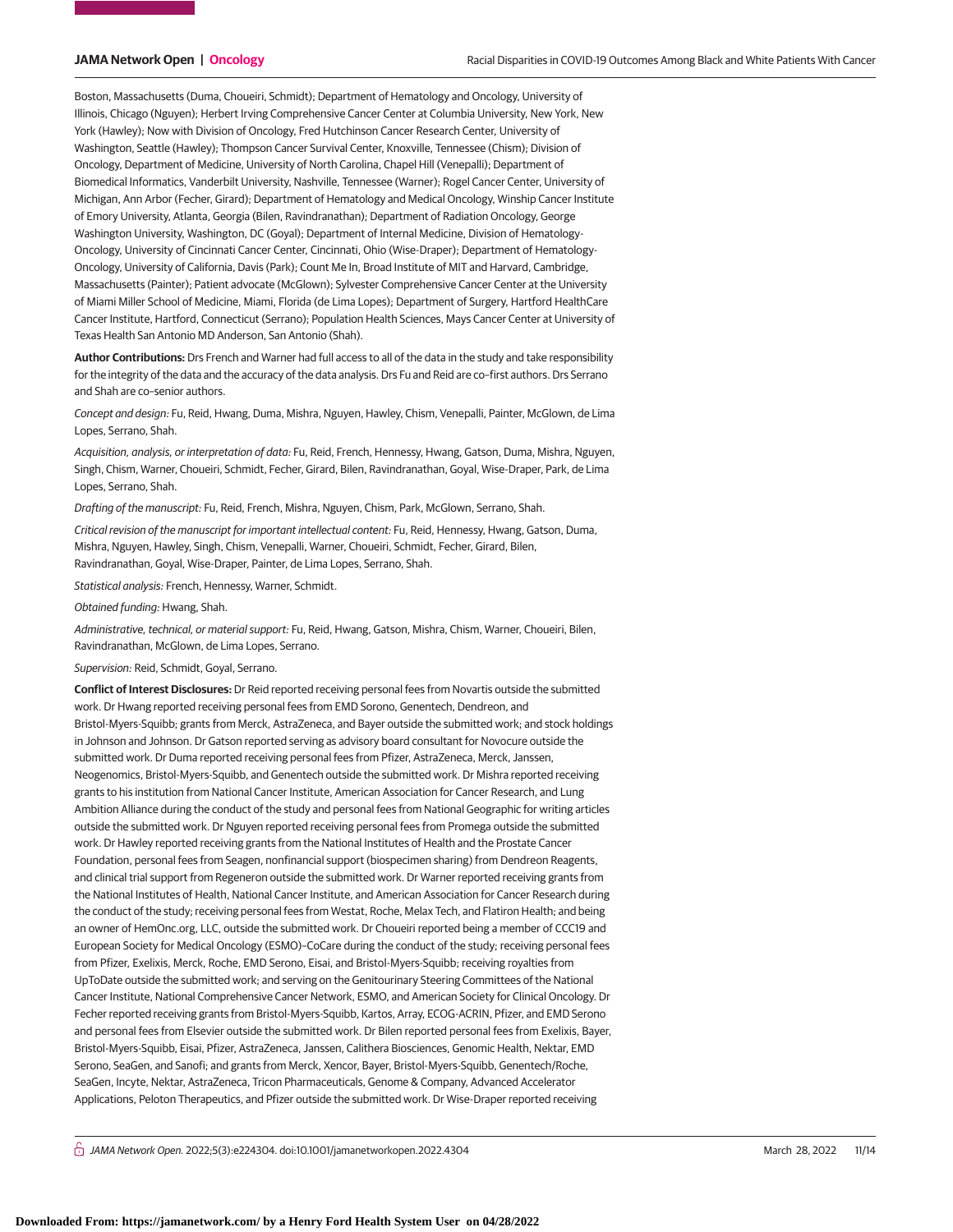grants from Merck, Bristol-Myers-Squibb, Janssen, Tesaro/GlaxoSmithKline, AstraZeneca, and Isoray; and personal fees from Shattuck Labs, Rakuten, Merck, and Exicure outside the submitted work. Dr Painter reported receiving personal fees from Nuscan and One Health outside the submitted work. No other disclosures were reported.

**Funding/Support:** REDCap is developed and supported by the Vanderbilt Institute for Clinical and Translational Research (grant UL1 TR000445 from the National Center for Advancing Translational Sciences, National Institutes of Health). This study was partly supported by grants from the National Cancer Institute (grant P30 CA123456 to Dr French, Ms Hennessy, Dr Mishra, and Dr Warner), The American Cancer Society and Hope Foundation for Cancer Research (grant MRSG-16-152-01-CCE to Dr Shah), and the National Cancer Institute (grant P30CA054174 to Dr Shah and grant 5K12CA090625-20 to Dr Reid).

**Role of the Funder/Sponsor:** The funders had no role in the design and conduct of the study; collection, management, analysis, and interpretation of the data; preparation, review, or approval of the manuscript; and decision to submit the manuscript for publication.

**Group Information:** A complete list of the members of the COVID-19 and Cancer Consortium (CCC19) appears in [Supplement 2.](https://jama.jamanetwork.com/article.aspx?doi=10.1001/jamanetworkopen.2022.4304&utm_campaign=articlePDF%26utm_medium=articlePDFlink%26utm_source=articlePDF%26utm_content=jamanetworkopen.2022.4304) We thank all members of the CCC19 steering committee, in particular Dimitrios Farmakiotis, MD, Petros Grivas, MD, PhD, Solange Peters, MD, PhD, Brian I. Rini, MD, and Michael A. Thompson, MD, PhD, for their invaluable guidance of the CCC19 consortium.

#### **REFERENCES**

**1**. World Health Organization. Coronavirus disease (COVID-2019) weekly epidemiological update and weekly operational update. Accessed February 18, 2022. [https://www.who.int/emergencies/diseases/novel-coronavirus-](https://www.who.int/emergencies/diseases/novel-coronavirus-2019/situation-reports)[2019/situation-reports](https://www.who.int/emergencies/diseases/novel-coronavirus-2019/situation-reports)

**2**. The Atlantic Monthly Group. The COVID racial data tracker. Accessed June 17, 2020. [https://covidtracking.](https://covidtracking.com/race) [com/race](https://covidtracking.com/race)

**3**. Lassale C, Gaye B, Hamer M, Gale CR, Batty GD. Ethnic disparities in hospitalization for COVID-19: a communitybased cohort study in the UK. medRxiv. May 26, 2020. Accessed February 18, 2022. [https://www.medrxiv.org/](https://www.medrxiv.org/content/10.1101/2020.05.19.20106344v1) [content/10.1101/2020.05.19.20106344v1](https://www.medrxiv.org/content/10.1101/2020.05.19.20106344v1)

**4**. Kirby T. Evidence mounts on the disproportionate effect of COVID-19 on ethnic minorities. Lancet Respir Med. 2020;8(6):547-548. doi[:10.1016/S2213-2600\(20\)30228-9](https://dx.doi.org/10.1016/S2213-2600(20)30228-9)

**5**. Oppel RGR, Lai R, Wright W, Smith M. The fullest look yet at the racial inequity of coronavirus. The New York Times. July 5, 2020. Accessed February 18, 2022. [https://www.nytimes.com/interactive/2020/07/05/us/](https://www.nytimes.com/interactive/2020/07/05/us/coronavirus-latinos-african-americans-cdc-data.html) [coronavirus-latinos-african-americans-cdc-data.html](https://www.nytimes.com/interactive/2020/07/05/us/coronavirus-latinos-african-americans-cdc-data.html)

**6**. Sengupta R, Honey K. AACR cancer disparities progress report 2020: achieving the bold vision of health equity for racial and ethnic minorities and other underserved populations. Cancer Epidemiol Biomarkers Prev. 2020;29 (10):1843. doi[:10.1158/1055-9965.EPI-20-0269](https://dx.doi.org/10.1158/1055-9965.EPI-20-0269)

**7**. Price-Haywood EG, Burton J, Fort D, Seoane L. Hospitalization and mortality among Black patients and White patients with Covid-19. N Engl J Med. 2020;382(26):2534-2543. doi[:10.1056/NEJMsa2011686](https://dx.doi.org/10.1056/NEJMsa2011686)

**8**. Okoh AK, Sossou C, Dangayach NS, et al. Coronavirus disease 19 in minority populations of Newark, New Jersey. Int J Equity Health. 2020;19(1):93. doi[:10.1186/s12939-020-01208-1](https://dx.doi.org/10.1186/s12939-020-01208-1)

**9**. Gold JAW, Wong KK, Szablewski CM, et al. Characteristics and clinical outcomes of adult patients hospitalized with COVID-19: Georgia, March 2020. MMWR Morb Mortal Wkly Rep. 2020;69(18):545-550. doi[:10.15585/mmwr.](https://dx.doi.org/10.15585/mmwr.mm6918e1) [mm6918e1](https://dx.doi.org/10.15585/mmwr.mm6918e1)

**10**. Imam Z, Odish F, Gill I, et al. Older age and comorbidity are independent mortality predictors in a large cohort of 1305 COVID-19 patients in Michigan, United States.J Intern Med. 2020;288(4):469-476. doi[:10.1111/joim.13119](https://dx.doi.org/10.1111/joim.13119)

**11**. Laurencin CT, McClinton A. The COVID-19 pandemic: a call to action to identify and address racial and ethnic disparities.J Racial Ethn Health Disparities. 2020;7(3):398-402. doi[:10.1007/s40615-020-00756-0](https://dx.doi.org/10.1007/s40615-020-00756-0)

**12**. Wang Q, Berger NA, Xu R. Analyses of risk, racial disparity, and outcomes among US patients with cancer and COVID-19 infection.JAMA Oncol. 2021;7(2):220-227. doi[:10.1001/jamaoncol.2020.6178](https://jama.jamanetwork.com/article.aspx?doi=10.1001/jamaoncol.2020.6178&utm_campaign=articlePDF%26utm_medium=articlePDFlink%26utm_source=articlePDF%26utm_content=jamanetworkopen.2022.4304)

**13**. Kuderer NM, Choueiri TK, Shah DP, et al; COVID-19 and Cancer Consortium. Clinical impact of COVID-19 on patients with cancer (CCC19): a cohort study. Lancet. 2020;395(10241):1907-1918. doi[:10.1016/S0140-6736\(20\)](https://dx.doi.org/10.1016/S0140-6736(20)31187-9) [31187-9](https://dx.doi.org/10.1016/S0140-6736(20)31187-9)

**14**. Whisenant JG, Trama A, Torri V, et al. TERAVOLT: Thoracic Cancers International COVID-19 Collaboration. Cancer Cell. 2020;37(6):742-745. doi[:10.1016/j.ccell.2020.05.008](https://dx.doi.org/10.1016/j.ccell.2020.05.008)

**15**. American Cancer Society. Cancer disparities: a chartbook. 2018. Accessed June 13, 2020. [https://www.fightcancer.](https://www.fightcancer.org/sites/default/files/National%20Documents/Disparities-in-Cancer-Chartbook.pdf) [org/sites/default/files/National%20Documents/Disparities-in-Cancer-Chartbook.pdf](https://www.fightcancer.org/sites/default/files/National%20Documents/Disparities-in-Cancer-Chartbook.pdf)

 $\bigcap$  JAMA Network Open. 2022;5(3):e224304. doi:10.1001/jamanetworkopen.2022.4304 (Reprinted) March 28, 2022 12/14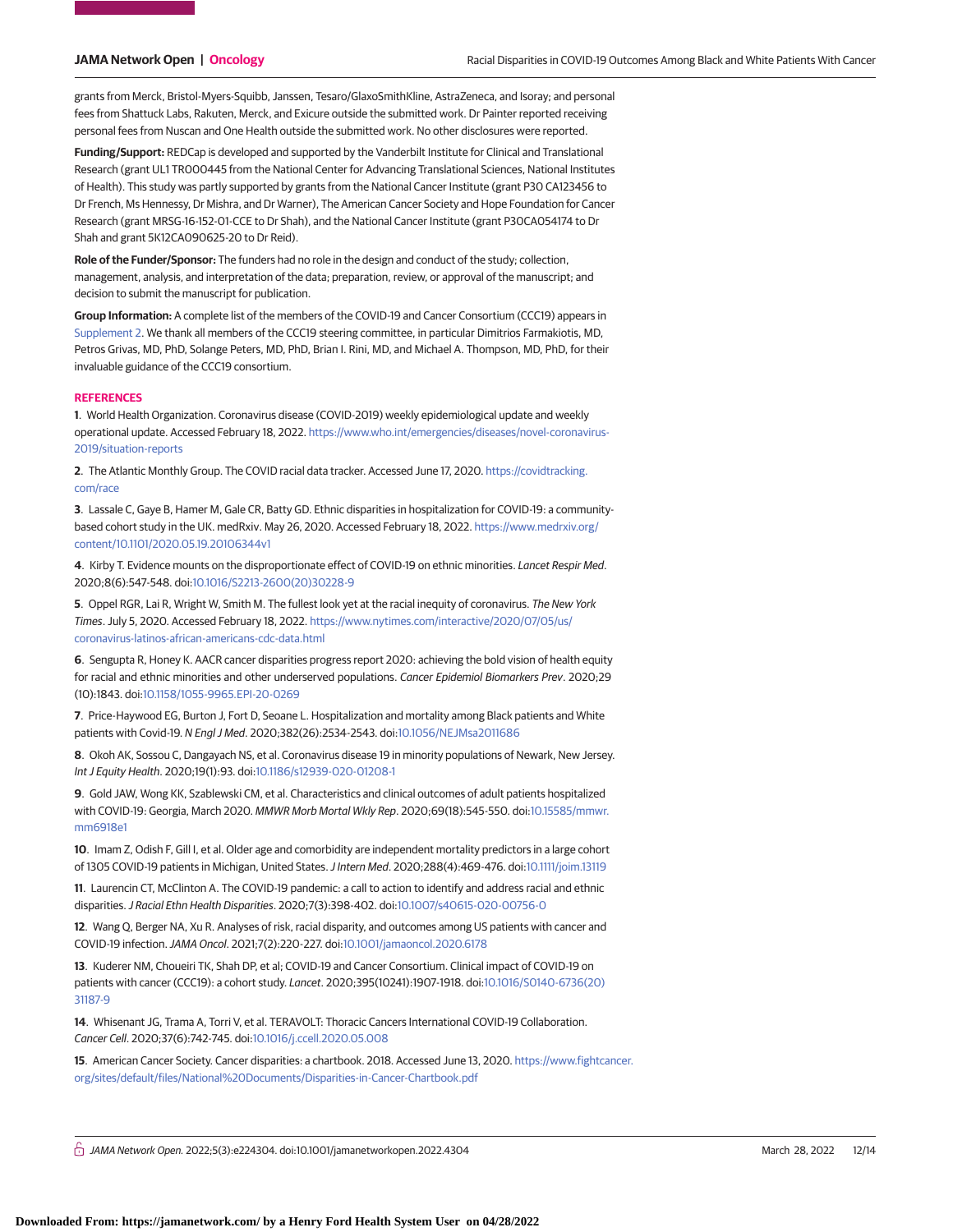**16**. O'Keefe EB, Meltzer JP, Bethea TN. Health disparities and cancer: racial disparities in cancer mortality in the United States, 2000-2010. Front Public Health. 2015;3(51):51. doi[:10.3389/fpubh.2015.00051](https://dx.doi.org/10.3389/fpubh.2015.00051)

**17**. Siegel R, Ward E, Brawley O, Jemal A. Cancer statistics, 2011: the impact of eliminating socioeconomic and racial disparities on premature cancer deaths. CA Cancer J Clin. 2011;61(4):212-236. doi[:10.3322/caac.20121](https://dx.doi.org/10.3322/caac.20121)

**18**. Zavala VA, Bracci PM, Carethers JM, et al. Cancer health disparities in racial/ethnic minorities in the United States. Br J Cancer. 2021;124(2):315-332. doi[:10.1038/s41416-020-01038-6](https://dx.doi.org/10.1038/s41416-020-01038-6)

**19**. Rubinstein SM, Steinharter JA, Warner J, Rini BI, Peters S, Choueiri TK; The COVID-19 and Cancer Consortium. The COVID-19 and Cancer Consortium: a collaborative effort to understand the effects of COVID-19 on patients with cancer. Cancer Cell. 2020;37(6):738-741. doi[:10.1016/j.ccell.2020.04.018](https://dx.doi.org/10.1016/j.ccell.2020.04.018)

**20**. Abidi M, Aboulafia DM, Accordino MK, et al; COVID-19 and Cancer Consortium. A systematic framework to rapidly obtain data on patients with cancer and COVID-19: CCC19 governance, protocol, and quality assurance. Cancer Cell. 2020;38(6):761-766. doi[:10.1016/j.ccell.2020.10.022](https://dx.doi.org/10.1016/j.ccell.2020.10.022)

**21**. Cuschieri S. The STROBE guidelines. Saudi J Anaesth. 2019;13(1)(suppl):S31-S34. doi[:10.4103/sja.SJA\\_543\\_18](https://dx.doi.org/10.4103/sja.SJA_543_18)

**22**. Centers for Disease Control and Prevention. Public Health Information Network Vocabulary Access and Distribution System (PHIN VADS). Accessed March 27, 2021. [https://phinvads.cdc.gov/vads/ViewValueSet.action?](https://phinvads.cdc.gov/vads/ViewValueSet.action?id=67D34BBC-617F-DD11-B38D-00188B398520) [id=67D34BBC-617F-DD11-B38D-00188B398520](https://phinvads.cdc.gov/vads/ViewValueSet.action?id=67D34BBC-617F-DD11-B38D-00188B398520)

**23**. Grivas P, Khaki AR, Wise-Draper TM, et al. Association of clinical factors and recent anticancer therapy with COVID-19 severity among patients with cancer: a report from the COVID-19 and Cancer Consortium. Ann Oncol. 2021;32(6):787-800. doi[:10.1016/j.annonc.2021.02.024](https://dx.doi.org/10.1016/j.annonc.2021.02.024)

**24**. Nelson A. Unequal treatment: confronting racial and ethnic disparities in health care.[J Natl Med Assoc](https://www.ncbi.nlm.nih.gov/pubmed/12152921). 2002; [94\(8\):666-668.](https://www.ncbi.nlm.nih.gov/pubmed/12152921)

**25**. Duan N, Meng X-L, Lin JY, Chen CN, Alegria M. Disparities in defining disparities: statistical conceptual frameworks. Stat Med. 2008;27(20):3941-3956. doi[:10.1002/sim.3283](https://dx.doi.org/10.1002/sim.3283)

**26**. Warner J. CCC19 dictionary. Accessed February 21, 2022. [https://github.com/covidncancer/CCC19\\_dictionary/](https://github.com/covidncancer/CCC19_dictionary/blob/master/CCC19_DataDictionary.csv) [blob/master/CCC19\\_DataDictionary.csv](https://github.com/covidncancer/CCC19_dictionary/blob/master/CCC19_DataDictionary.csv)

**27**. Walker SH, Duncan DB. Estimation of the probability of an event as a function of several independent variables. Biometrika. 1967;54(1):167-179. doi[:10.1093/biomet/54.1-2.167](https://dx.doi.org/10.1093/biomet/54.1-2.167)

**28**. Zou G. A modified Poisson regression approach to prospective studies with binary data. Am J Epidemiol. 2004;159(7):702-706. doi[:10.1093/aje/kwh090](https://dx.doi.org/10.1093/aje/kwh090)

**29**. VanderWeele TJ, Ding P. Sensitivity analysis in observational research: introducing the e-value. Ann Intern Med. 2017;167(4):268-274. doi[:10.7326/M16-2607](https://dx.doi.org/10.7326/M16-2607)

**30**. Haneuse S, VanderWeele TJ, Arterburn D. Using the e-value to assess the potential effect of unmeasured confounding in observational studies.JAMA. 2019;321(6):602-603. doi[:10.1001/jama.2018.21554](https://jama.jamanetwork.com/article.aspx?doi=10.1001/jama.2018.21554&utm_campaign=articlePDF%26utm_medium=articlePDFlink%26utm_source=articlePDF%26utm_content=jamanetworkopen.2022.4304)

**31**. White IR, Royston P, Wood AM. Multiple imputation using chained equations: issues and guidance for practice. Stat Med. 2011;30(4):377-399. doi[:10.1002/sim.4067](https://dx.doi.org/10.1002/sim.4067)

**32**. Newman LA, Winn RA, Carethers JM. Similarities in risk for COVID-19 and cancer disparities. Clin Cancer Res. 2021;27(1):24-27. doi[:10.1158/1078-0432.CCR-20-3421](https://dx.doi.org/10.1158/1078-0432.CCR-20-3421)

**33**. American Cancer Society. Cancer facts & figures for African Americans 2019-2021. 2019. Accessed February 21, 2022. [https://www.cancer.org/content/dam/cancer-org/research/cancer-facts-and-statistics/cancer-facts](https://www.cancer.org/content/dam/cancer-org/research/cancer-facts-and-statistics/cancer-facts-and-figures-for-african-americans/cancer-facts-and-figures-for-african-americans-2019-2021.pdf)[and-figures-for-african-americans/cancer-facts-and-figures-for-african-americans-2019-2021.pdf](https://www.cancer.org/content/dam/cancer-org/research/cancer-facts-and-statistics/cancer-facts-and-figures-for-african-americans/cancer-facts-and-figures-for-african-americans-2019-2021.pdf)

**34**. WHO Working Group on the Clinical Characterisation and Management of COVID-19 infection. A minimal common outcome measure set for COVID-19 clinical research. Lancet Infect Dis. 2020;20(8):e192-e197. doi[:10.](https://dx.doi.org/10.1016/S1473-3099(20)30483-7) [1016/S1473-3099\(20\)30483-7](https://dx.doi.org/10.1016/S1473-3099(20)30483-7)

**35**. Bailey ZD, Krieger N, Agénor M, Graves J, Linos N, Bassett MT. Structural racism and health inequities in the USA: evidence and interventions. Lancet. 2017;389(10077):1453-1463. doi[:10.1016/S0140-6736\(17\)30569-X](https://dx.doi.org/10.1016/S0140-6736(17)30569-X)

**36**. Gee GC, Ford CL. Structural racism and health inequities: old issues, new directions. Du Bois Rev. 2011;8(1): 115-132. doi[:10.1017/S1742058X11000130](https://dx.doi.org/10.1017/S1742058X11000130)

**37**. Lassale C, Gaye B, Hamer M, Gale CR, Batty GD. Ethnic disparities in hospitalization for COVID-19: a community-based cohort study in the UK. medRxiv. May 26, 2020. Accessed February 21, 2022. [https://www.](https://www.medrxiv.org/content/10.1101/2020.05.19.20106344v1) [medrxiv.org/content/10.1101/2020.05.19.20106344v1](https://www.medrxiv.org/content/10.1101/2020.05.19.20106344v1)

**38**. Egede LE, Walker RJ. Structural racism, social risk factors, and Covid-19: a dangerous convergence for Black Americans. N Engl J Med. 2020;383(12):e77. doi[:10.1056/NEJMp2023616](https://dx.doi.org/10.1056/NEJMp2023616)

 $\stackrel{\frown}{\cap}$  JAMA Network Open. 2022;5(3):e224304. doi:10.1001/jamanetworkopen.2022.4304 (Reprinted) March 28, 2022 13/14